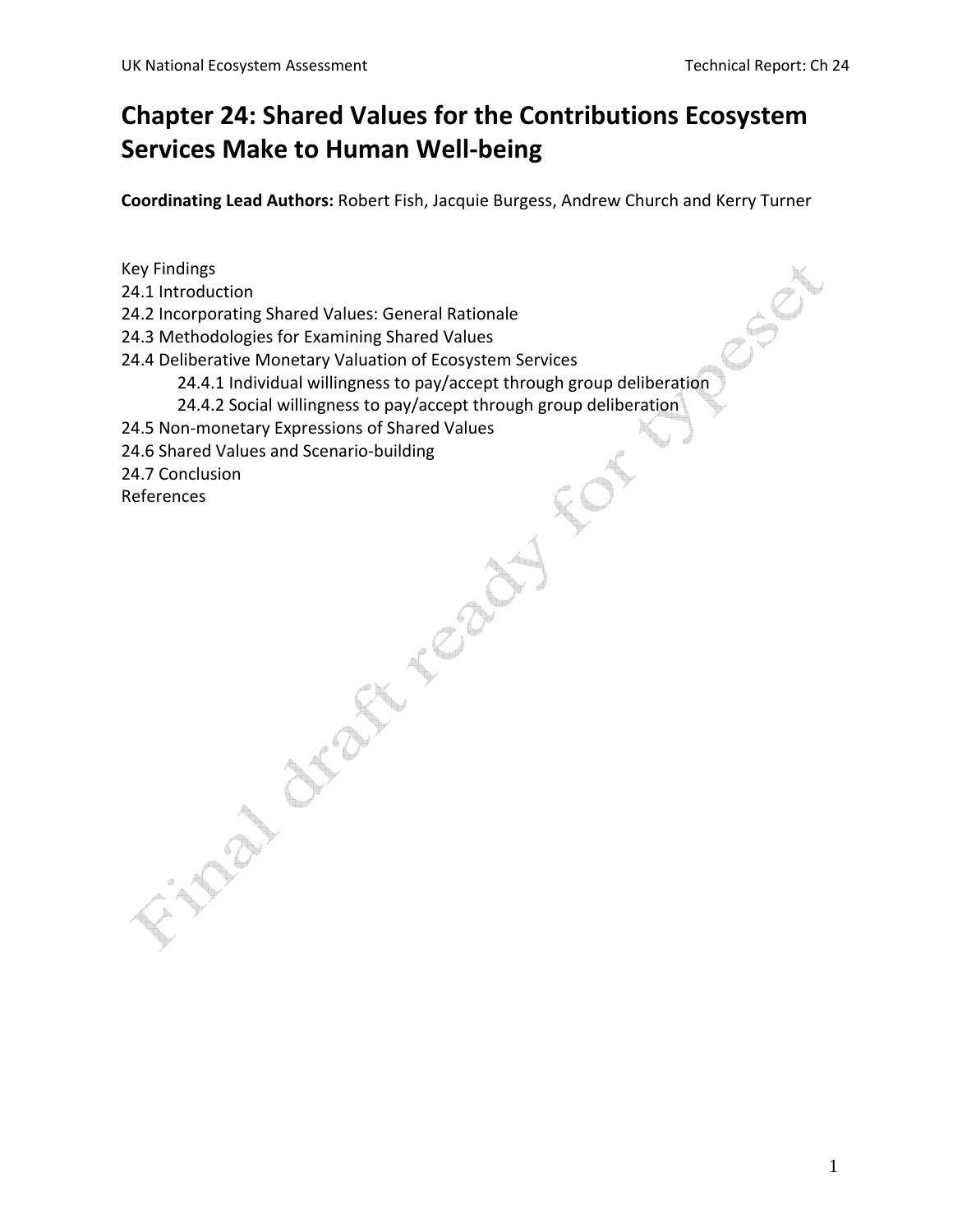#### **Key Findings**

**Ecosystem assessment requires a consideration of shared values.** Valuing the contribution that ecosystem services make to human well‐being cannot be reduced to individual preferences and motivations alone. Ecosystem services have collective meaning and significance**.** Whether individuals choose to regard themselves as isolated beings driven to satisfy their own needs and desires before taking account of others' needs, or whether they see themselves as wanting to moderate their rights to maximise their own satisfaction because they have shared responsibility for collective well‐being, is a matter of context and philosophical perspective.

**Shared values concern the values people hold for ecosystem services as 'citizens';** that is as 'social beings' capable of expressing preferences for ecosystem services not simply in terms of individual costs and benefits, but in terms of social rights and wrongs. An important dimension of shared values is, therefore, consideration of the ethical arrangements which guide society's concern for nature, place and landscape, and includes issues of altruism and existence value, as well as aesthetic considerations.

**The reliability and legitimacy of decision‐making processes that flow from ecosystem assessment depends on the explicit recognition of shared values.** This is particularly the case when trade‐offs have to be made between utilitarian, ethical and aesthetic dimensions of change. In order to ensure public trust and confidence when reaching difficult decisions, decision‐makers need to be able to demonstrate knowledge and understanding of the shared values individuals and social groups attribute to their interactions with the natural world.

**Consideration of shared values within ecosystem assessment and decision‐making requires a more interpretative approach to valuation.** The primary focus is on qualitative expressions of value for ecosystem services. Evidence for these values may be explored textually, such as through the interpretation of documents and media, but also via group discussion, learning and deliberation. As such, there is a natural overlap between these techniques and non‐monetary forms of valuation. However, the use of deliberation within decision‐making can also be used to link social values to quantitative and monetary valuation techniques. The key techniques are 'deliberative monetary valuation' and 'participatory multi‐criteria analysis'.

**There is an overall need for theoretical and methodological plurality in how we assess the value of ecosystem services for human well‐being.** Just as there are quite different grounds on which judgments of value can be communicated and inferred for ecosystem services, so too are there many different ways in which values can be formally recorded and assigned significance. Both individual and collective values have validity in their own right to ecosystem assessment and corresponding processes of decision‐making. Hybrid valuation techniques, such as deliberative monetary valuation and participatory multi‐ criteria analysis, hold much promise for systematic and integrated treatment of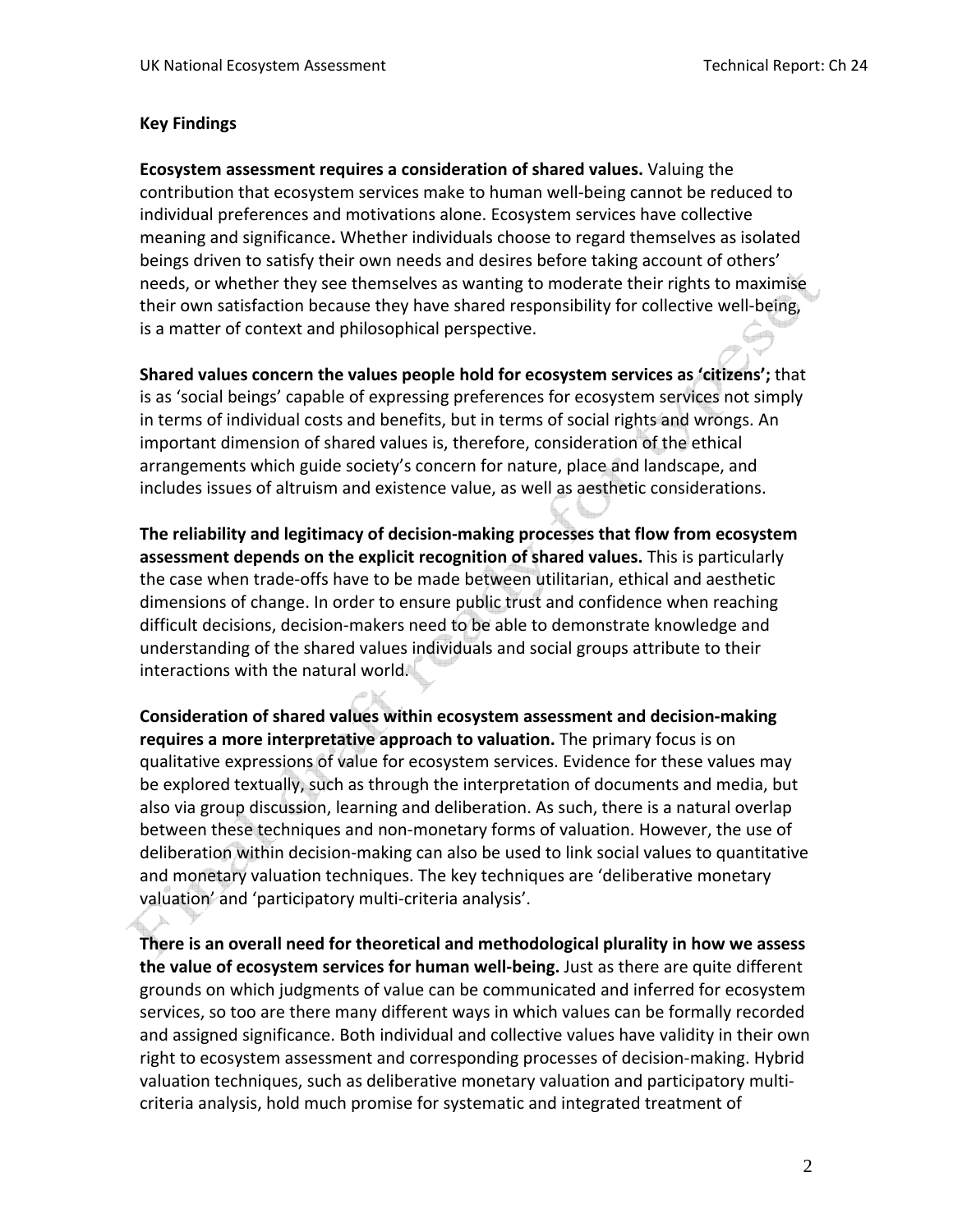utilitarian, ethical and aesthetic considerations, although they remain at an experimental stage.

### **24.1 Introduction**

The UK NEA Conceptual Framework (Chapter 2) emphasises the need for holistic valuation of ecosystem services. It is explained that within economic analysis the conventional focus is on assessing the monetary value of environmental goods to individuals. While this approach is fundamental to the analysis of the UK NEA, the Conceptual Framework recognises that this is not an exhaustive way of thinking about ecosystem services in the context of valuation. Holistic valuation implies the need for theoretical and methodological plurality in how we think about the importance of ecosystem services to human well‐being. One important facet of this, which is the focus of this chapter, is the need to give due recognition to shared values for ecosystem services. In general terms, this dimension of the valuation debate concerns the way ecosystem services are assigned collective meaning and significance by citizens, that is, values for services that cannot be reduced to individual preferences and motivations alone. The purpose of this chapter is to consider the analytical and methodological dimensions of incorporating such shared values into ecosystem assessment alongside the conventional focus of inferring what individuals are prepared to pay for a given environmental good.

The chapter begins by revisiting some of the general arguments made in Chapter 2 regarding distinctions within economic analysis between individual and collective forms of valuation. It then goes on to consider how traditions of work within the humanities and social sciences may make sense of shared values in the context of valuation. A general distinction is drawn between interpretive methods based on analysing cultural texts, and those that involve directly interacting with people. Against this background, the chapter describes how novel methodological tools are now emerging from within ecological economics that may be used to derive monetary values for ecosystem services through collective (group‐based) discussion and deliberation. These tools may be used to enhance the credibility of individual values for ecosystem services by overcoming systemic weaknesses within conventional contingent valuation techniques; but more importantly, in the context of this chapter, they may also bring collective (social 'willingness to pay') values to bear directly upon valuation. The chapter then considers how complementary (non–monetary) values for ecosystem services can also be elicited by linking deliberative forums to multi-criteria approaches. This provides a further way of acknowledging shared values within ecosystem assessment and is important given wider philosophical problems that tend to arise when embedding ethical and aesthetic considerations into economic analysis. Finally, the chapter considers the status of shared values in the context of scenario‐building, which is another important dimension of analysis within the UK NEA (Chapter 25).

### **24.2 Incorporating Shared Values: General Rationale**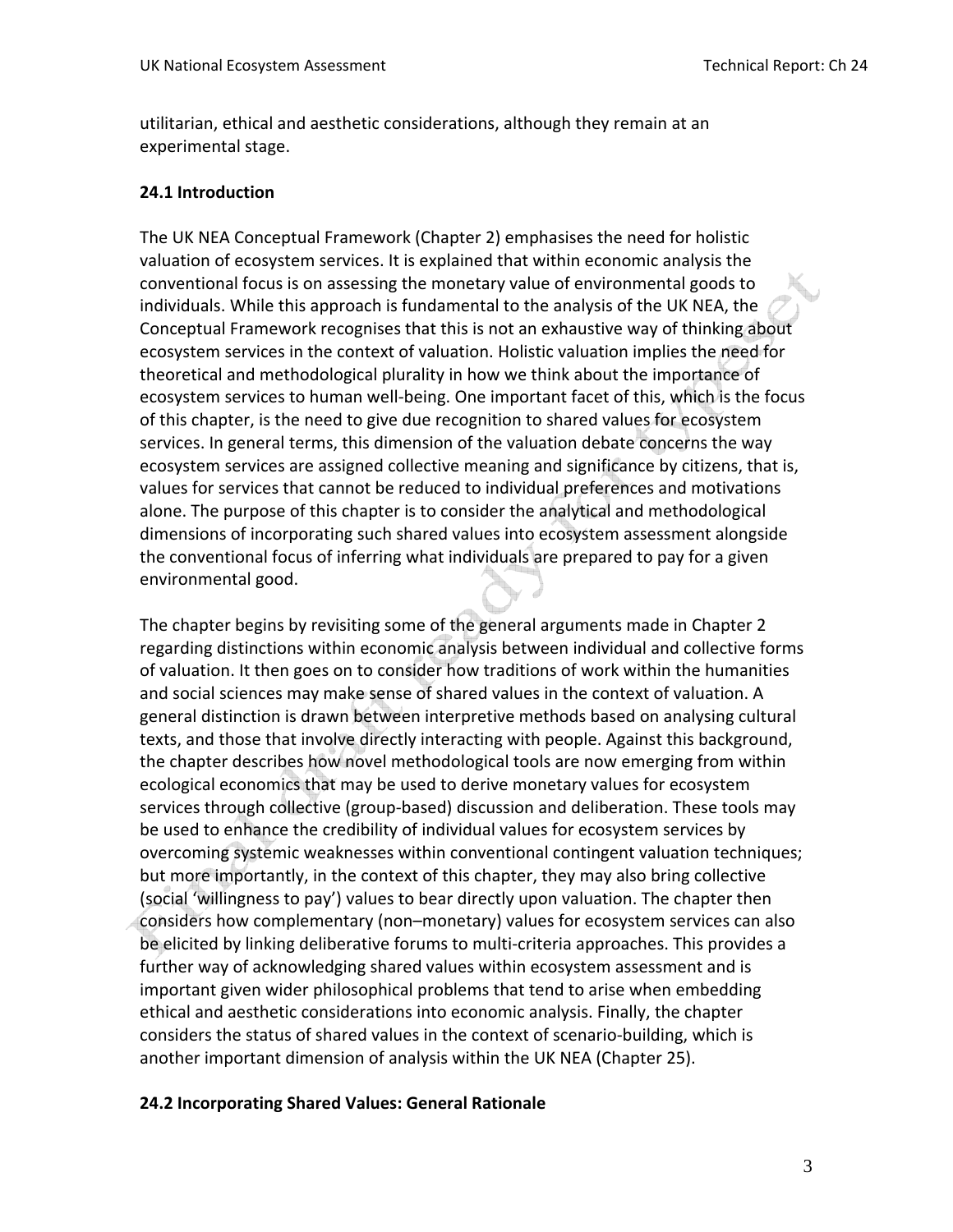Ecosystem services valuation is an emerging area of policy appraisal where there is debate about the extent to which the full range of costs and benefits of marginal changes in provision can be quantified. Given the inherent complexity of nature, a number of different dimensions of nature‐based value can be discerned and evaluated in various ways. These include: in monetary terms via economic analysis and the concept of Total Economic Value (TEV), where TEV = use value + non-use value; in biophysical and geochemical terms via natural science; and in cultural terms via the more interpretative social sciences, arts and humanities. Each of these dimensions of nature‐based value has validity in its own domain.

Environmental philosophers have constructed a generic value typology with four categories: 'anthropocentric instrumental value' which maps closely onto the economic concepts of use and most of non-use values; 'anthropocentric intrinsic value', a culturally dependent concept expressing ethical and aesthetic principles of human stewardship of nature and which requires humans to ascribe intrinsic value to non‐ human nature—the economist's concept of 'existence value' can overlap into this value category. The other two value categories, 'non‐anthropocentric instrumental value' and 'non‐ anthropocentric intrinsic value', are less directly relevant to ecosystem policy appraisal unless a radical ethical position is accepted as the societal norm, which is currently not the case (Hargrove 1992).

Within the TEV framework, the distinction is drawn between 'use' and 'non‐use' values. Non-use value, such as existence value, derives from individuals who feel a benefit from knowing that, for example, an ecosystem and/or its component parts does exist, and will continue to exist, somewhere on the planet. The economic valuation literature has yet to reach a comprehensive consensus on whether use and non‐use value can be formally distinguished using standard welfare economic measures. The use of survey‐ based methods, such as Contingent Valuation (CV) and Choice Modelling Experiments (CME), to elicit monetary expressions of existence values is still open to debate on the grounds of validity and reliability (Bateman *et al*. 2002; Sagoff 2011).

The conventional economic assumptions about human motivations and behaviour can be seen as quite restrictive. For example, findings from behavioural economics and psychology are extending the somewhat limited understanding within environmental economics of cognitive behaviour and the influence of networks of agents (individuals, groups, institutions and governments) on environmental values (Gowdy 2007; Welsch & Kuhling 2008; Rauch 2010). It seems that 'bequest' motivations (i.e. the requirement to pass on, over generational time, an 'environment' which can yield at least a constant set of 'opportunities'), existence value motivations and altruistic motives may all be relevant and real in certain environmental loss contexts.

Analysts disagree over how to interpret this set of possibly overlapping motivations and behaviours. Some see the welfare effect as an individualised 'warm glow' effect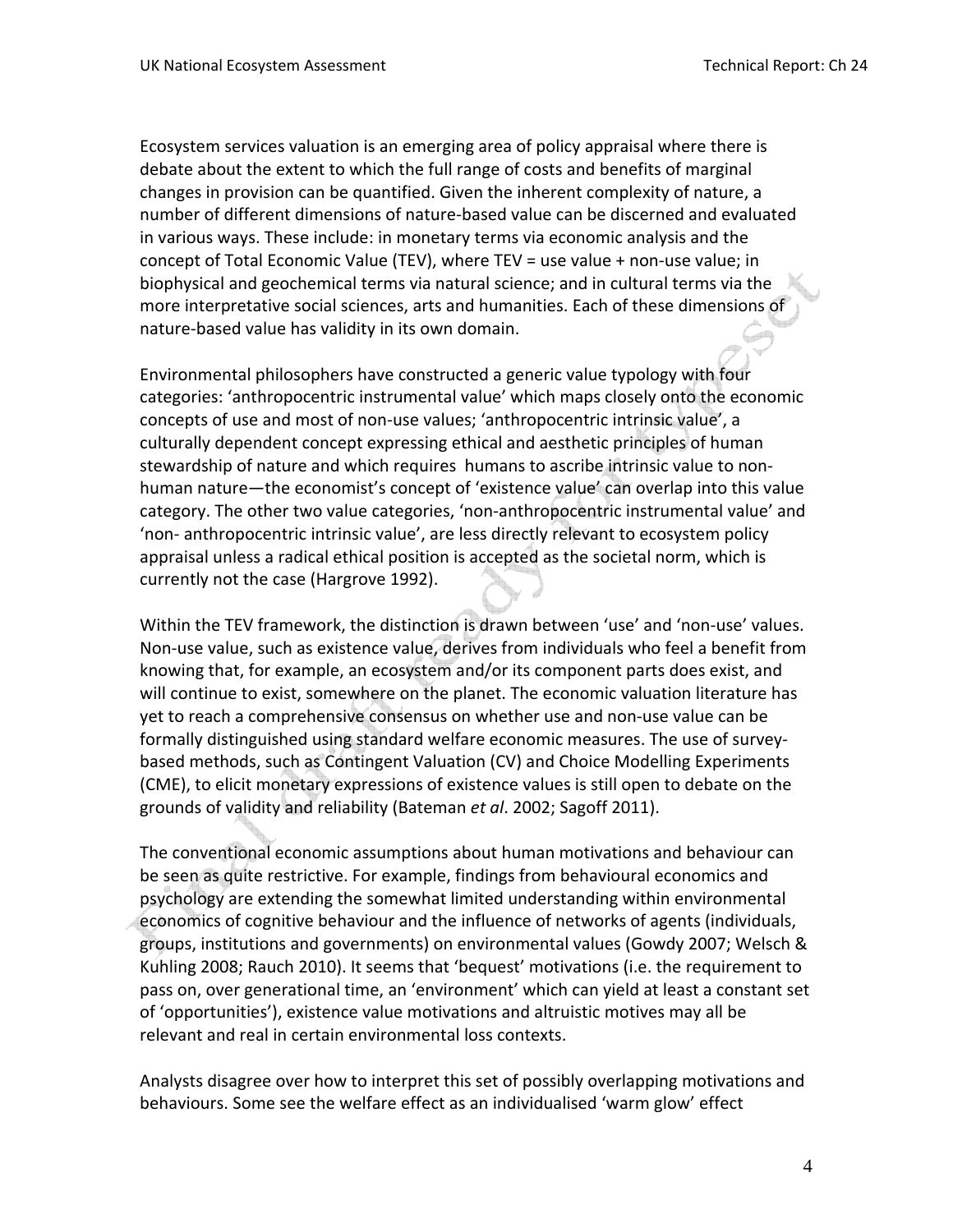connected to the act of giving, while others insist that 'pure altruism' is required for existence value and can be recognised. The debate is further complicated by consumer‐ citizen distinctions (Sagoff 1988): individuals may assume either a utility‐maximising (consumer) or common good, 'other regarding' (citizen) role in responding to CV surveys. As citizens, individuals may hold social preference values and motivations which may be best elicited through participation in some kind of collective or public forum.

If one accepts the position (as in conventional Cost‐Benefit Analysis [CBA]) that only individual preferences yield 'real' values to be taken into account in the policy process and that individual behaviour is dominated by self-interest and self-regarding motives, then only a restricted version of existence value (contaminated by the 'warm glow' effect) is possible. Thus, value estimates derived from CV surveys will not necessarily indicate 'true' economic value derived from public goals such as the ecosystem service gain/loss under test. If, on the other hand, one is persuaded that citizen‐type motivations and behaviour can be recognised, then other motives and social preferences—'true altruism'—exist. In the latter case, it is necessary to consider the adoption of techniques which offer opportunities for wider public and stakeholder participation, using methods which encourage dialogue and debate to arrive either at consensus about which bequest and existence values can be elicited, or agreement to differ in which the reasons for divergence are clarified.

When focusing on anthropocentric instrumental and intrinsic value in nature, it is important to note that the former value concept is usually interpreted in economic analysis in terms of an individual person (or sometimes aggregated household) and their preferences and motivations. The latter value concept, however, can also be viewed in a collective way such that motivations and preferences can be assigned to social groups, and may be culturally transmitted and assimilated over time as social norms. These shared values may not be captured adequately through monetary valuation, but they are important. Shared values demonstrate that human well‐being (a richer concept than that of human welfare) and quality of life is a function of satisfying individual 'wants', but also the fulfillment of a variety of social, health‐related, and cultural collective needs.

It is also important to acknowledge that ecosystem services classifications and approaches may lead to the 'commodification' of ecosystems, with the danger of consequent policy and management failure. Such failure would manifest itself in terms of an over‐concentration on those ecosystem services and benefits of direct and indirect use/non‐use to humans, with the risk of overexploitation and system change or collapse. Where the value of whole environmental systems is concerned, conventional economic valuation (restricted to the flow of service benefits) may not be sufficient. It is important to assess and conserve the structural and process/functional value of 'healthy' evolving ecosystems despite the formidable uncertainties surrounding likely thresholds for system change. The fundamental life‐support services provided by ecosystems are clearly valuable, and the focus on the flow of assigned ecosystem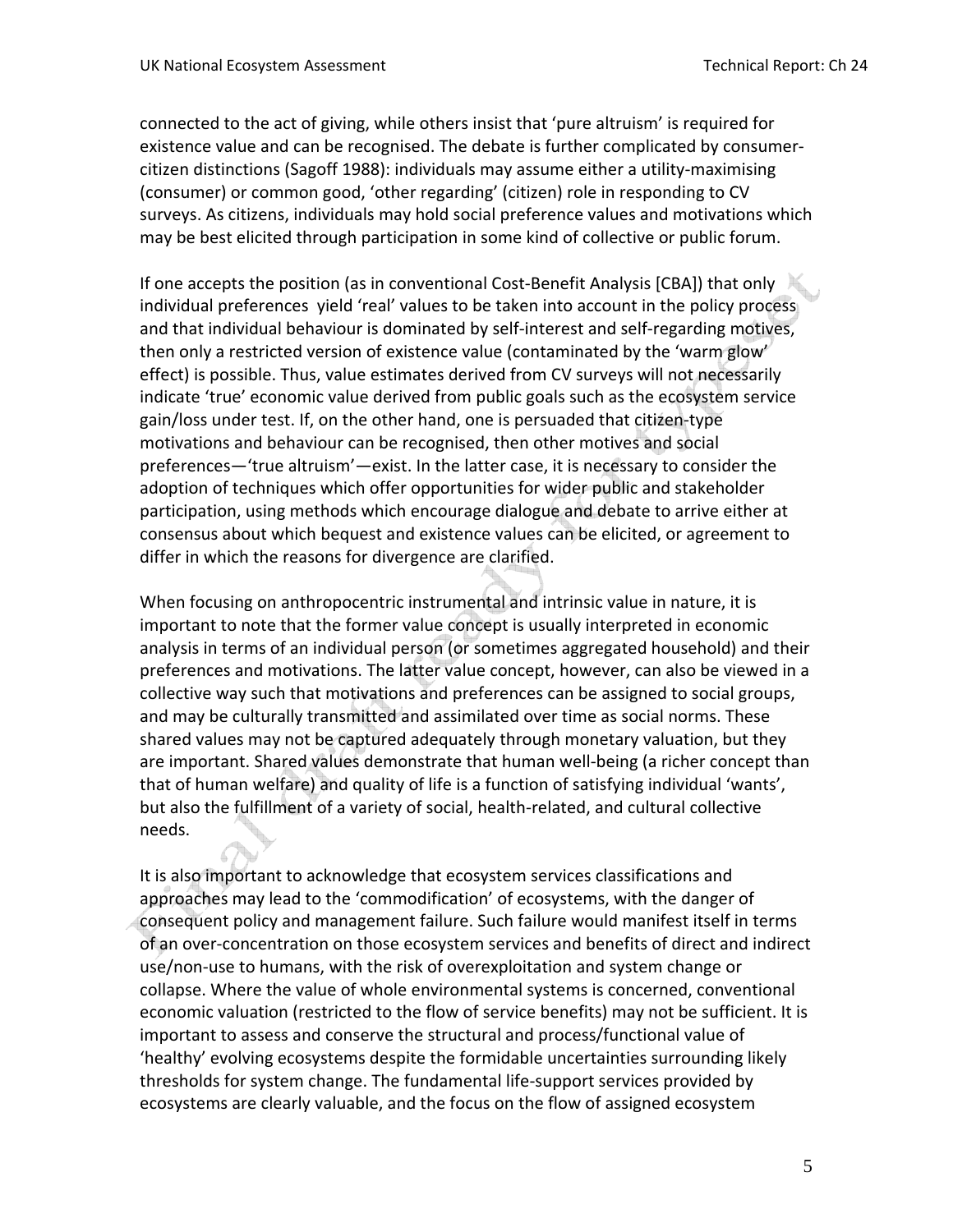benefits values is not meant to deny this. Healthy ecosystems, anchored to a sufficient configuration of structure and process, have 'prior' value (labelled 'primary', 'glue' or 'infrastructure' value) in the sense that the continued existence of the system's integrity determines the flow of all the instrumental and intrinsic values related to final ecosystem services and benefits. So total system value is always greater than total economic value (Gren *et al.* 1994; Turner *et al*. 2003). **Figure 24.1** summarises the arguments presented so far.

The fundamental challenge, identified in An Introductory Guide to Valuing Ecosystem Services (Defra 2007; Turner *et al*. 2010; Fish *et al.* 2011), is how to ensure policy appraisals fully capture the benefits provided to society by ecosystem provisioning, regulating, supporting and cultural services, as well as the costs of the impacts of policies on those services. One element of this challenge is to ensure that every value‐ producing technique used as evidence in an ecosystem services policy appraisal process is reliable and capable of generating results which are recognised to have validity. Such assurance is dependent on a number of factors including the integrity and defensibility of data from the natural sciences relating to the primary value of the ecosystem. This is difficult given issues of spatial and temporal scale, uncertainty, non‐linearity and thresholds. Furthermore, ensuring the quality of knowledge about the multiple benefits of ecosystem services (provisioning, regulating, supporting and cultural services) is difficult since it requires the evaluation of evidence produced under different philosophical, theoretical and methodological assumptions.

Standards used to judge qualitative evidence will not be applicable to quantitative data, and *vice versa.* This presents significant difficulties for economic valuation of ecosystem services if the argument above is accepted, i.e. collective benefit-values are not the same as individual benefit-values. Measurement of the latter does not ensure the former are adequately captured, which may lead to distortions in the appraisal process. Developing an impact assessment methodology able to integrate monetary and non‐ monetary valuation approaches may assist in resolving this issue.

In An Introductory Guide to Valuing Ecosystem Services (Defra 2007), it is argued that "the choice is not a case of either economic or non‐economic valuation but of using a combination of both, as required by the context of the decision". It may be the case that the context of the decision would call for engagement with a broad range of stakeholders in an ecosystem services valuation, but there may be time, financial and practical constraints which place limits on what might be possible. Full‐scale participatory and deliberative processes require levels of resource that may only be available to central government.

In summary, if society is simply the sum of isolated individuals, their wants and needs are, if not infinite, many and diverse. If resources are scarce (relative or absolute), then CBA and its economic efficiency‐based social welfare function is relevant to, and very useful for, public policy choice‐making. Furthermore, given that all policy choices are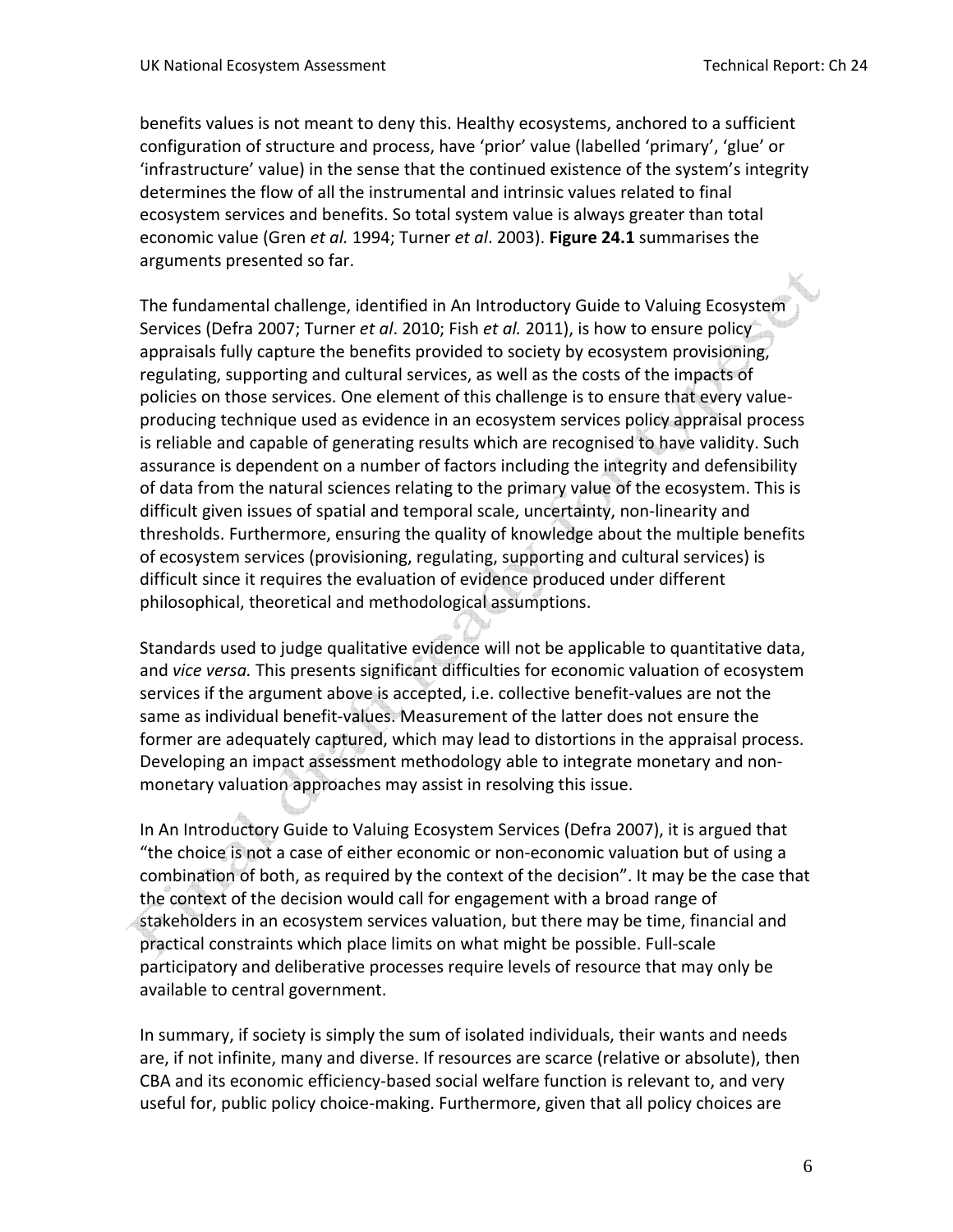made by humans, some conception of 'preferences' and their human motivation lie behind any environmental policy. Yet many would contend that collective society is more than the aggregation of individuals, other social welfare functions have validity and that techniques such as CBA tend to overlook issues of distribution, equity, fairness and justice (Sagoff 1988). They would dispute the economic (new welfare) explanation of how preferences are determined and would not agree that self‐interest is the only 'rational' motivation, rather than 'other regarding' preferences towards humans and other entities in nature.

### **24.3 Methodologies for Examining Shared Values**

Shared values for the natural world are expressed through environmental discourses, practices and institutions*.* There is, in principle, considerable diversity in methodologies for examining these, though it would be misleading to suggest that there is a corpus of research explicitly registering its concerns as 'non‐monetary assessments of the shared value of ecosystem services'. Work is placed within a variety of theoretical and disciplinary registers.

An important focus has been analysis of cultural texts: television, magazines, cinema, art and literature, official documentation and so forth (Burgess *et al*. 1991; Anderson 1997; Davies 2000; Fish 2007). As Turner (2010) explains, such texts are integral to an understanding of collective/cultural values about change. From the perspective of ecosystem services, interpretative analysis of the cultural texts can help make explicit what would otherwise remain tacit assumptions regarding the aesthetic, ethical and utilitarian dimensions of ecosystem worth.

Shared values for the natural world have also been explored by surveying people. Surveys of individuals represent a basic approach with many variants: quantitative and qualitative; extensive and intensive; structured and semi‐structured. For instance, a recent study of cultural ecosystem services in marine landscapes by Gee and Burkhard (2010) used an extensive postal questionnaire to explore, in part, the aesthetic controversies surrounding offshore windfarm development in the German North Sea. In contrast, Dougill *et al.* (2006) used an intensive round of face to face semi‐structured interviews with key informants to build an understanding of priorities for a socially valued landscape: the Peak District in England. There is voluminous literature within academic and public policy discourse utilising such survey methodologies to explore how people value and benefit from environmental settings under threat or change.

Since shared values are, by definition, a product of social and cultural interaction, it has also been common to provide contexts in which these values can be negotiated and articulated in group settings*.* The practice of bringing small groups of people together to share their feelings, experiences and values for local nature and greenspace developed in the mid 1980s in the UK with the Greenwich Open‐Space project (Harrison *et al*. 1987;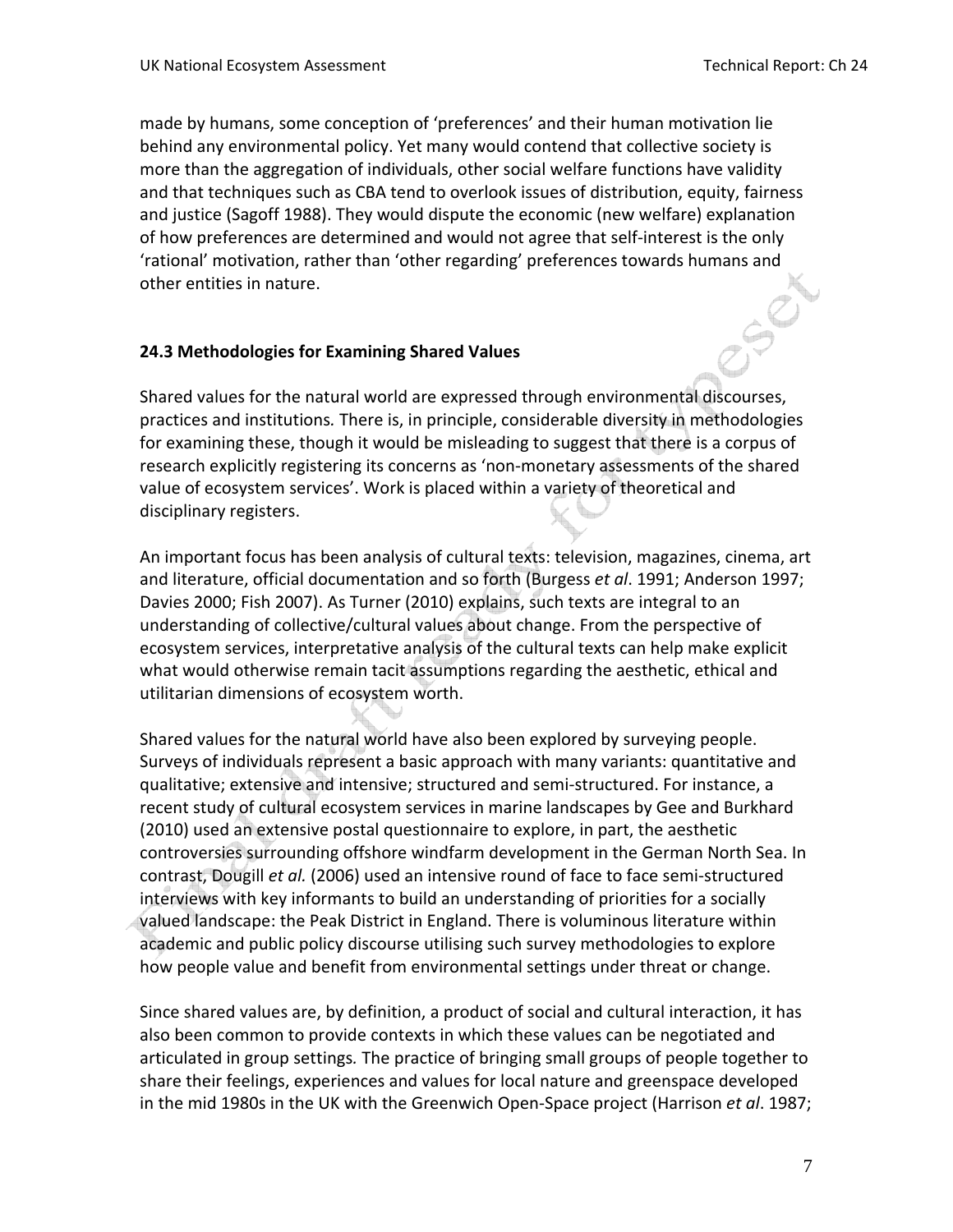Burgess *et al*. 1988a,b,c). The commonest metaphor used in people's talk about why urban parks and greenspace mattered was that outdoor settings were 'a gateway to a better world', valued for the multiple contributions they made to community well‐being. Studies of 'talk' were combined in the 1990s and 2000s with more novel ways of observing what people actually did when out in the natural world and interacting with living nature (Burgess 1995; Hinchliffe *et al*. 2005; Wild Ennerdale Partnership 2006). Since the landmark Royal Commission for Environmental Pollution report (RCEP 1998), such studies have been complemented by the use of a range of participatory and deliberative techniques which aim to introduce environmental values into decision‐ making processes in ways that are not reductive, i.e. shared values have not been reduced/reconfigured into statistical, questionnaire answers.

The general term we can use to convey the idea of shared (group‐based) valuation of ecosystem services is 'deliberative valuation'. By deliberation we follow Stern and Fineberg (1996) in referring to a process by which: 'people confer, ponder, exchange views, consider evidence, reflect on matters of mutual interest, negotiate, and attempt to persuade each other. Deliberation includes both consensual communication processes and adversarial ones'.

In a methodological sense, deliberation is grounded in 'talk' and the process of in‐depth discussion around a particular topic or theme, ideally sustained over an extended period of time. Deliberation provides for the qualitative expression of values for ecosystem services through the sharing of information, ideas and experiences between citizens. Like other methodologies that use qualitative approaches (such as a semi‐structured interview), the focus is on gaining an understanding of why people think and feel the way they do. The formative output of a deliberative process is a well-reasoned group argument about the topic or theme under investigation. Since deliberation primarily expresses the values people hold about ecosystem services through 'words', there is a natural overlap between deliberative techniques and non‐monetary forms of valuation.

As Turner *et al*. (2010) argue, through a group valuation process individuals are encouraged to: 'extend beyond their own personal welfare so that the resulting values, judgments will reflect a more complete and socially equitable assessment of the issue at hand'. Nonetheless, it would be an oversimplification to suggest that the valuation of ecosystem services is divided into two competing strands: 'deliberative non‐monetary values for 'other regarding' citizens' set against 'non‐deliberative monetary values for 'self‐regarding' individuals'. In practice, these procedures can be coupled together in novel analytical‐deliberative ways:

• Firstly, there is a body of novel work emerging that is combining Stated Preference (SP) methods with deliberative processes to elicit 'Willingness to Pay/Accept Values' (WTP/A) ‐ so called 'Deliberative Monetary Valuation' (DMV). Not only can these techniques use shared values to inform individual motivations and preferences towards ecosystem services, but they are also giving rise to new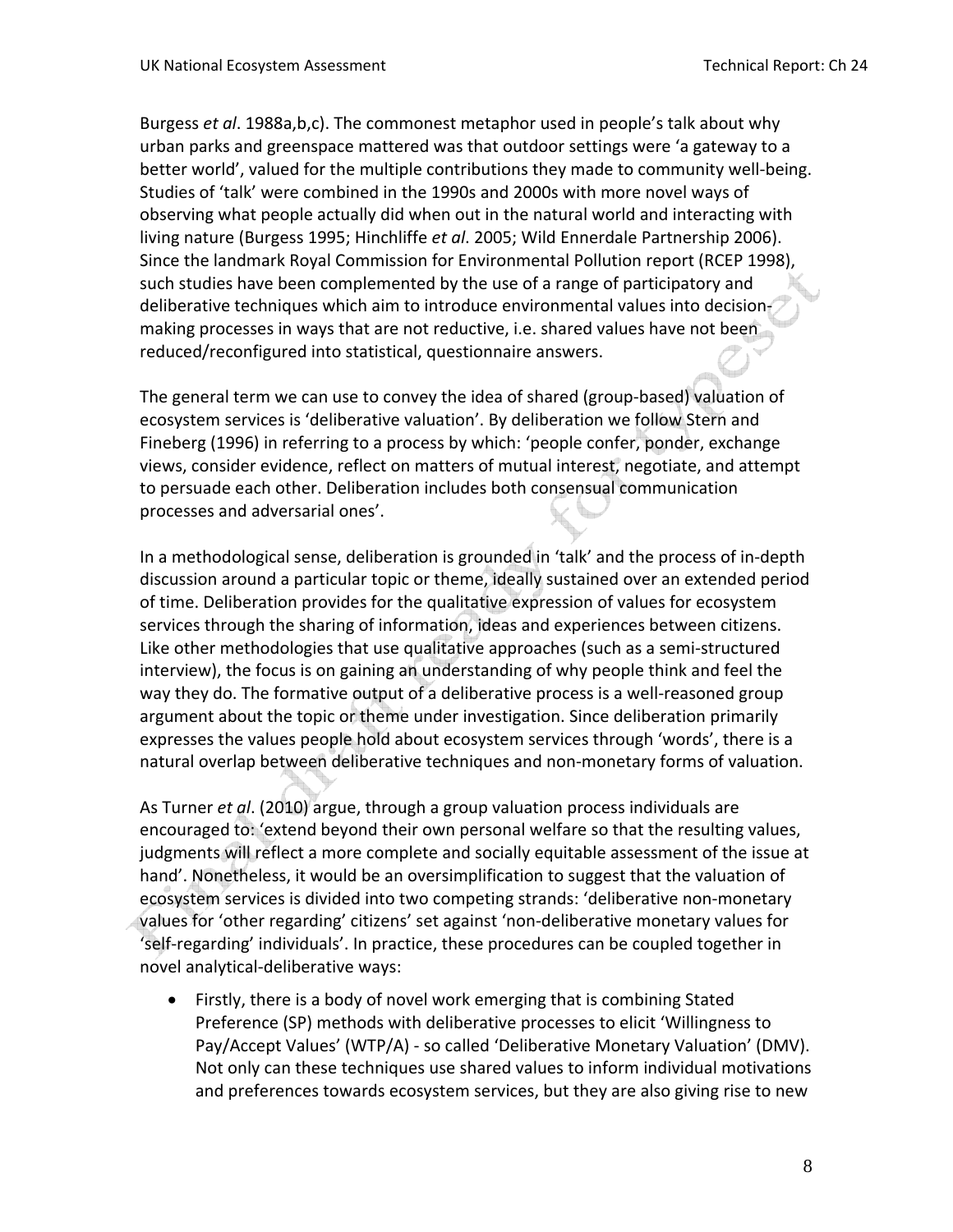value expressions based on an aggregate social value for change, or 'social willingness to pay'.

• Secondly, there are methodologies emerging that allow non‐monetary values to be expressed in quantitative terms and considered alongside monetary valuation as part of a deliberative process—so called 'Deliberative Multi‐criteria Analysis' (DMCA). The process involves scoring and weighting a range of monetary and non‐monetary criteria to provide an integrated and systematic assessment of priorities for decision‐making.

The methodological pluralism needed for holistic valuation is, therefore, leading to more hybridised models of assessment. In Sections 3 and 4 we provide an overview of these DMV and DMCA techniques including some examples of recent work.

## **24.4 Deliberative Monetary Valuation of Ecosystem Services**

In general terms, the development of DMV techniques reflect economists' concerns to strengthen the validity of monetary values elicited through standard SP methods. There are a number of general parameters and principles guiding DMV (Spash 2008; Turner *et al.* 2010):

- Individuals are provided with detailed information about the issues which they are asked to discuss and formally deliberate on.
- Group settings for DMV may take the form of an in‐depth group discussion or may include more elaborate techniques, such as the use of 'citizens' jury' in which deliberation is based on exposure to information provided by 'expert witnesses'.
- Through group discussion and exposure to information, individuals 'learn' about the issue. Preference construction is therefore part of the process.
- Through learning in a deliberative setting, individuals are encouraged to understand an issue in terms beyond their personal welfare, so that the resulting valuation reflects a more complete and socially equitable assessment.

There are four key types of DMV exercise which can be considered alongside the conventional contingent valuation survey (**Table 24.1**). A fundamental distinction within DMV is whether the process is designed to elicit the same values as the conventional SP technique (i.e. individual WTP/A estimates), or those based on an aggregate social value for change (i.e. social WTP/A estimates). Both of these pathways have variants dictated by whether it is a group or an individual expressing the WTP/A values. In a methodological sense, it is worth noting that, in situations where the focus is on a group expressing a WTP/A value, practitioners of the DMV will be able to use a citizens' jury technique in addition to more standard group discussion formats. This is because the citizens' jury is, by design, concerned with group judgments. This opportunity is,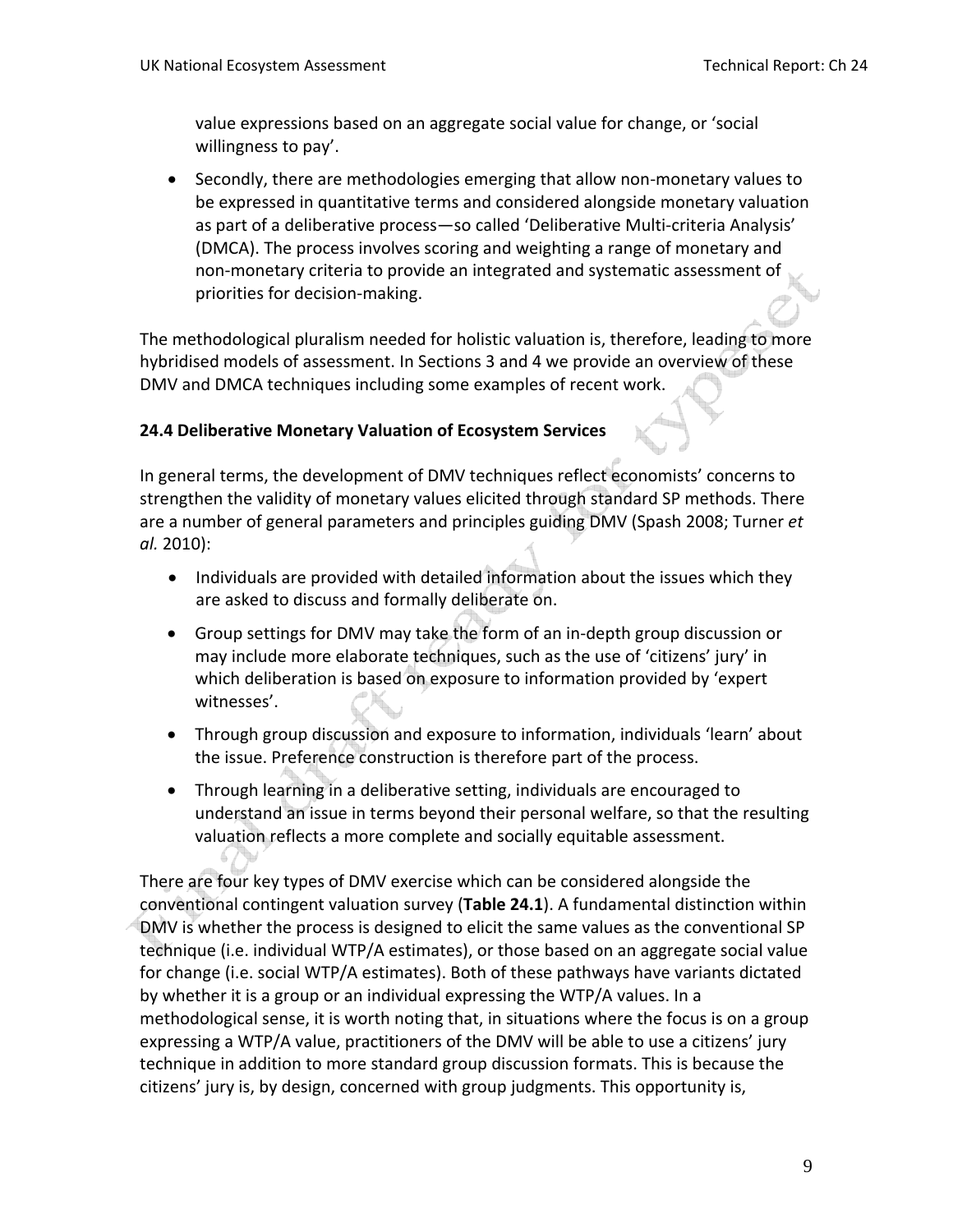therefore, precluded for DMV where participants are expressing values for what they (individually) believe they or society should pay/accept.

### **24.4.1 Individual willingness to pay/accept through group deliberation**

As a review by Spash (2008) shows, most DMV studies are attempting to increase the validity of individuals' utility WTP/A measure by using, before assessment, a deliberative process to improve: knowledge of the 'good'; scientific uncertainties; as well as the range of issues likely to impact on successful implementation of the proposal,. This approach to DMV has two dimensions. Either DMV involves individuals expressing a value for what they would personally pay/accept following a group discussion, or the group makes a collective judgment of what they believe individuals should pay/accept.

In both cases the deliberative element brings a social learning dimension to the process. Determining what individuals should pay/accept is based on some explicit or implicit negotiation of shared values. In instrumental terms, combining SP techniques with group interaction is understood to provide for a richer understanding of what is being asked of individuals and help overcome the difficulties that respondents can experience when trying to understand the elements of a hypothetical market presented to them in a survey format. Such practical benefits have been noted in a study of wild goose conservation in Scotland by Macmillan *et al.* (2002). The research involved individuals stating their individual WTP/A values in a group context. The authors' suggest the process allowed misunderstandings and gaps in understanding to be resolved and, therefore, respondents could make more informed or rational decisions.

A further recent experiment of the influence of deliberation on individual WTP/A values examined the mitigation of carbon dioxide emissions and was conducted by social psychologists in the USA (Dietz *et al*. 2009). The mitigation measure focused upon was the sequestering of carbon dioxide through the planting of trees—a regulating ecosystem service. Individuals were asked to state WTP/A values, firstly through a private (mailed) survey and, secondly, after a structured, small‐group discussion. Among the findings, the process revealed that, compared to mailed survey respondents, the deliberative group respondents considered a greater number, and a broader range, of issues in making their responses, ranging from the nature of underpinning scientific evidence surrounding global warming to the location of tree planting. Of particular interest, the data do not support a simple distinction between individual and social values. Rather, 'the survey mode frames the WTP question in terms of a charitable contribution or a consumer purchase … [whereas] group discussion frames the question as a public policy problem' (*ibid*). Individuals ask different questions of themselves and others depending on the two ways of thinking about the task. In 'survey mode' they adopt an economic orientation: 'how much do I support this cause?' and 'how much could I afford to contribute'? The authors report 66% of survey respondents thought about the positive attributes of the mitigation proposal, while 50% also considered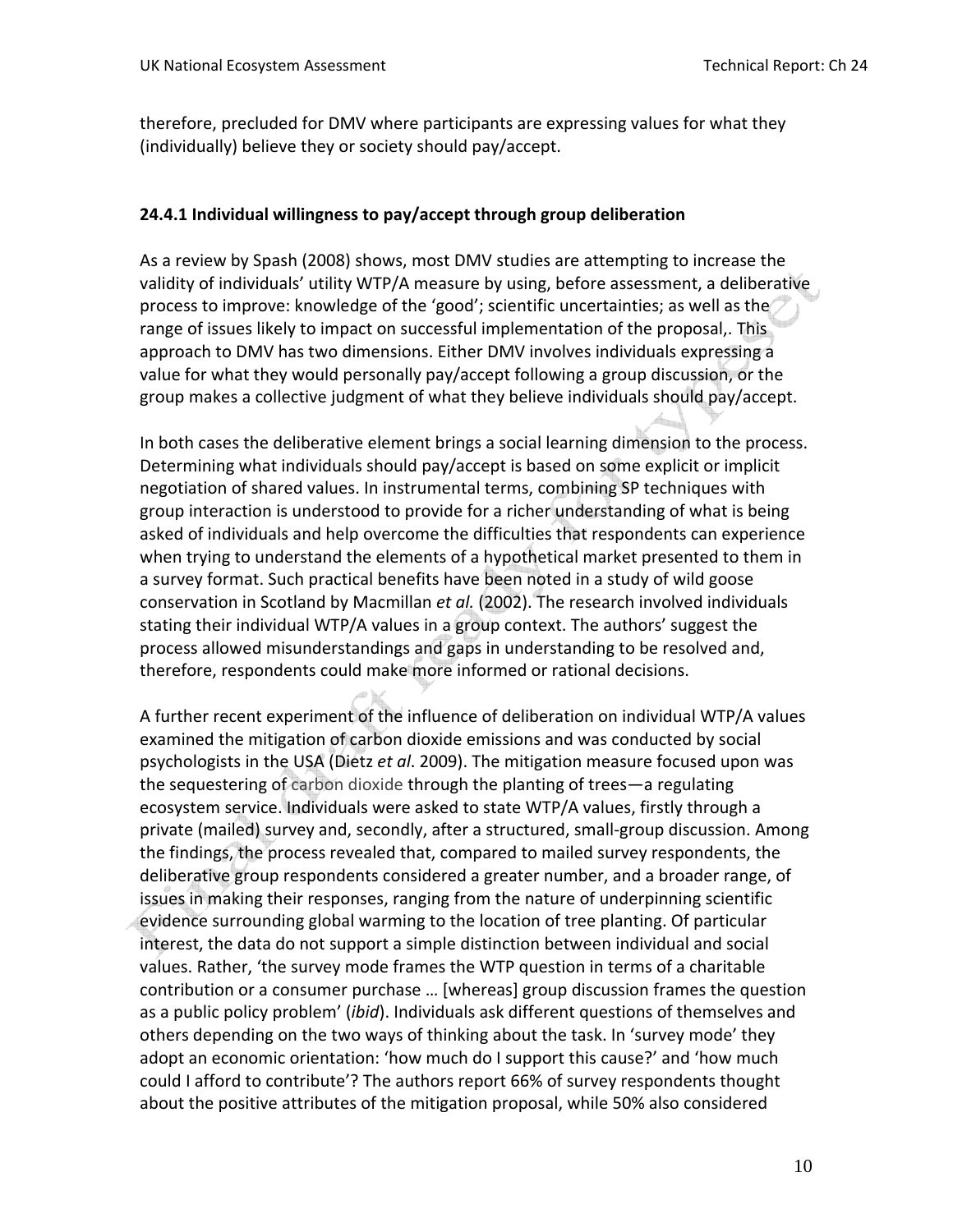personal financial issues in their WTP. By contrast, in group deliberation mode, 'they thought and acted like policy‐analysts' (*ibid*), asking different questions, including: is climate change a real problem? How will the proposed policies work? Would there be better ways to achieve the outcome? Respondents commented on implementation issues (94%), alternative solutions (54%) and scientific evidence (45%). Personal financial issues were only mentioned by roughly one third of the sample. One conclusion from the study is worth quoting in full:

"In terms of estimating societal WTP, the data show that even a simple simulation of societal discussion can change the way people think in considering their preferences for environmental improvements. Thus, societal WTP calculated from a CV survey early in the history of public debate on an environmental issue may yield different results from what would be found later on, because the societal debate may change the way people see the issue and the kinds of values they see as being at stake. The results also suggest that the same environmental improvement, presented in association with different policies for achieving it, may yield different estimates of societal WTP. …These possibilities deserve investigation in future experiments that manipulate both the mode of presentation (individual vs. group deliberation) and the policies offered for achieving the same environmental objective". (*ibid*).

The consumer-citizen distinction, first drawn by Sagoff (1988) to describe the two roles that individuals might adopt in responding to questions about environmental valuation, finds expression in what were described in Section 24.3 as 'self‐regarding' or 'other regarding' perspectives. As Dietz *et al.* (2009) conclude: "[E]ven minimal group discussion seems to prompt citizens to think in terms of public values—the appropriate kind of thinking for public policy decisions— rather than in terms of individual considerations, such as charitable contributions, that dominated when responding to a standard CVM survey".

## **24.4.2 Social willingness to pay/accept through group deliberation**

The two alternative options for DMV take a quite different perspective, which are more closely in keeping with the arguments made in Section 24.2**.** In these cases, the deliberative model involves individuals being asked to determine an 'aggregate *social* value of an environmental change' (Spash 2008). In other words, through facilitated deliberation, participants are able to debate the pros and cons of a suggested course of action, including its scientific, economic and policy justifications, to determine value for what they believe society should pay/accept. The distinction between the options lies in the way the social willingness to pay/accept values are formally delivered: DMV is designed either to elicit individual views regarding the aggregate social value of a proposed course of action, or the group stating an aggregate social WTP/A.

This approach to valuation remains only weakly exemplified in practice. A useful example is provided by Gregory and Wellman (2001) who developed a process of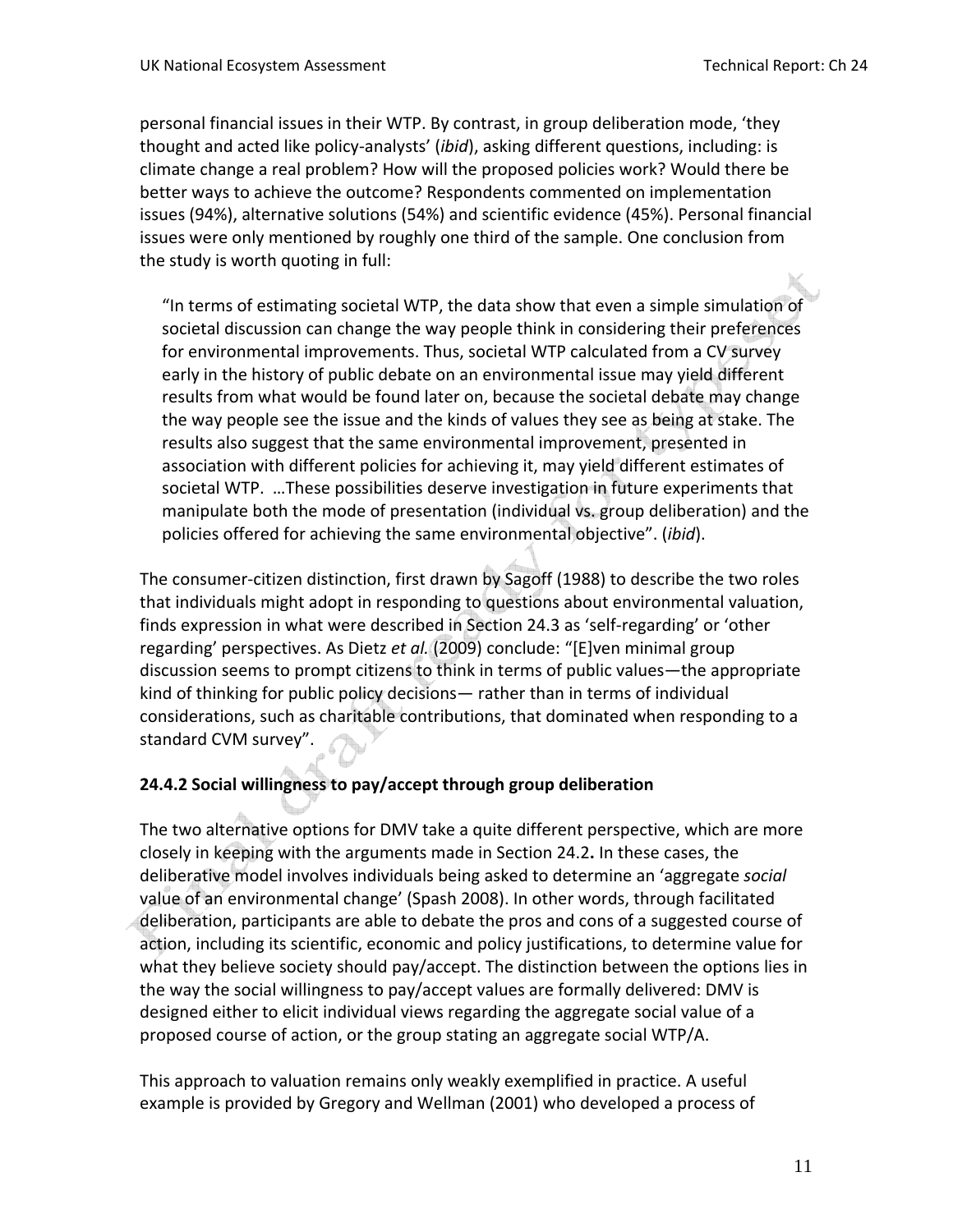groups' stating social willingness to pay values as part of estuary management in the Tillamook Bay catchment, north‐western Oregon. This is a valued landscape supporting diverse living resources including shellfish, runs of salmon and trout, groundfish, and numerous bird species. It is integral to the local and regional economies that are largely based on natural resources such as forestry, agriculture, tourism and recreation, and commercial fishing. The principal focus of the work was an evaluation of the consequences of three ecosystem management options in terms of their associated environmental and economic consequences: limiting livestock access to streams; protecting and restoring tidal wetlands; and upgrading forest management roads. Each option was associated with a specific cost or benefit to society for additional land purchases.

The overall valuation process involved five small group sessions consisting of 89 local residents drawn randomly from utility ratepayers. Participants were asked to select the most desirable actions and asked if they would be 'willing to have society pay' additional money (US\$ millions) in added taxes to implement the policy option. As a result, the researchers were able to place a lower (US\$ 3,000) and upper (US\$ 5,000) boundary on the social value for each additional acre of protected salmon habitat. The data were then used by Tillamook Bay National Estuary Project managers to decide whether or not it was worthwhile to purchase marginal farmland at US\$ 3,000–5,000 per acre to attempt to restore the full range of ecological services. These results show strong support for adopting a structured group decision process to both clarify trade‐offs among different policy objectives and derive meaningful social estimates of the economic value of ecosystem goods and services.

## **24.5 Non‐monetary Expressions of Shared Values**

Deliberative techniques are able to inform shared valuations of ecosystem services where monetisation is considered difficult or felt to be inappropriate. The potential for qualitative expressions of value through techniques such as interviews, focus groups and discussion forums have already been noted in above (24.3). A further additional technique is 'Multi‐criteria Analysis' (MCA). Within decision‐making this technique allows otherwise unvalued criteria to be considered alongside monetised costs and benefits through a more formal process of weighting and scoring. The use of participatory and deliberative techniques is considered central to the application of a MCA process.

In general terms, MCA encompasses a range of techniques for assessing decision problems characterised by a large number of diverse attributes. They are designed to address the difficulties that decision‐makers have in handling complex information in a consistent way. The common feature of all MCA techniques is that that they break a decision problem down into its component objectives and then develop and apply criteria to measure the performance of options and/or actions against those objectives.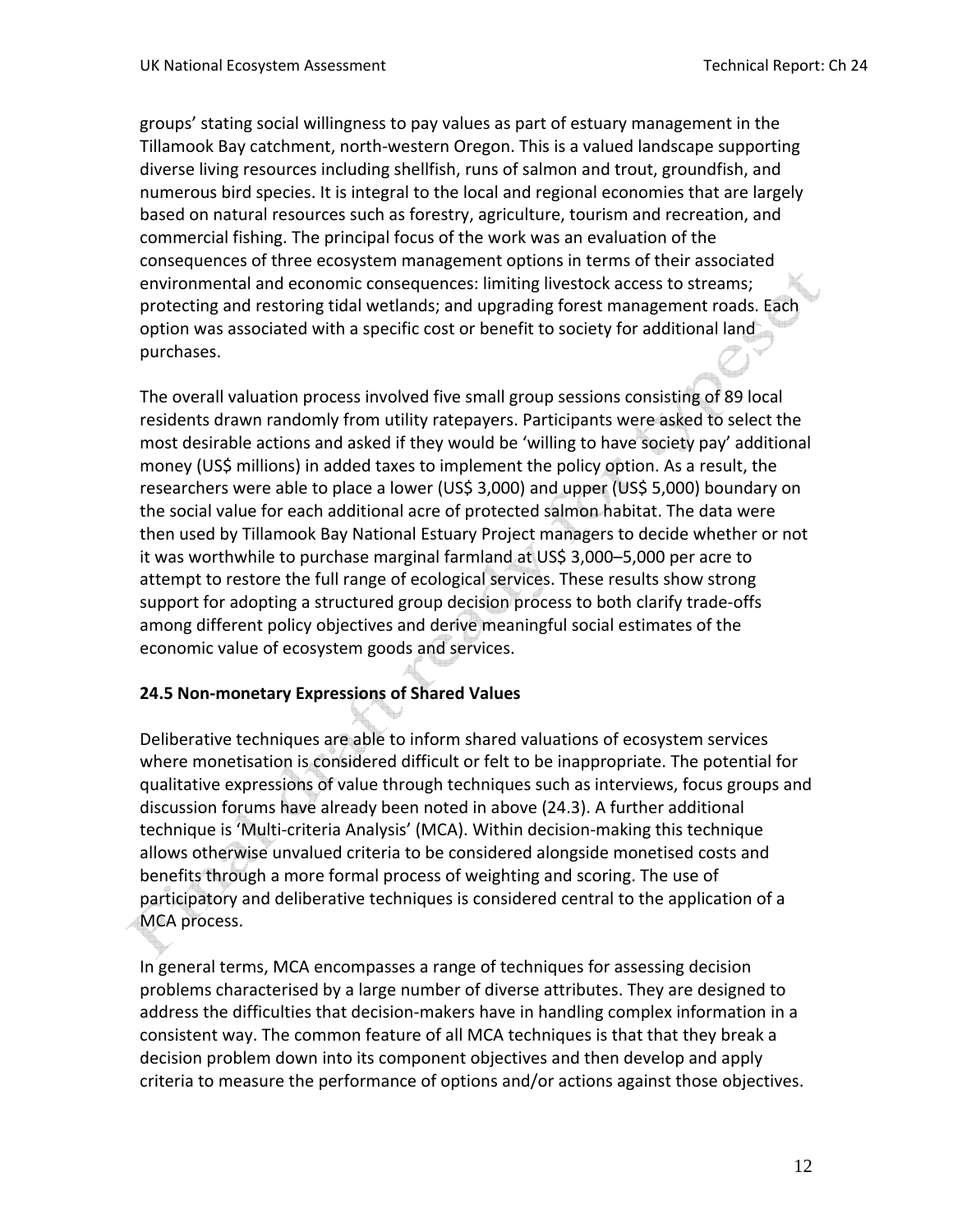Application of MCA across government is already the subject of formal guidance (CLG 2009) and, in environmental research more generally, is an area of recent innovation. According to Proctor and Drechsler (2006), the key four key technical steps of MCA involve:

- 1. Identifying the alternatives or options that are to be investigated in coming to a decision.
- 2. Determining a set of criteria by which to rank these alternatives.
- 3. Establishing preferences or weights for the various criteria.
- 4. Undertaking an aggregation procedure by which the criteria‐specific rank orders are aggregated into a single 'compromise' rank order.

An important part of this fourth step is to conduct sensitivity and robustness analyses in order to examine how different preferences affect the outcome of the aggregation and how robust the compromise rank order is with respect to deviations in the preferences. The ultimate outcome of this process, which may take several iterations, is a preferred option, or set of options.

Multi‐criteria Analysis does not constitute a participatory process in and of itself, although when applied properly, it involves working with experts and stakeholders. A range of deliberative and participatory forms of MCA have been developed in recent years. The approach essentially varies in terms of who participates in the process and the degree to which they are involved in different stages of the process. So, for instance, key variants include:

- *Multi‐criteria Mapping* (MCM) is an interview‐based MCA technique focused on specialists and professional representatives. This approach is appropriate to the appraisal of policies, programmes or projects in the context of an ecosystem approach where interested and affected stakeholders have well‐established knowledge and viewpoints on the issue in question, but where the performance of policy options is uncertain and underlying value judgments are contested (Stirling & Mayer 2001).
- *Stakeholder decision analysis* (SDA) is a group‐based MCA focused on involving specialists and professional representatives. The standard SDA method involves 10 to 15 professional stakeholders coming together in repeat deliberative workshop processes to inform the MCA. The chief advantage of SDA over MCM is that it introduces a group learning and dynamic to the MCA process. (Burgess 2000).
- *Deliberative Mapping* (DM) is a group‐based MCA which opens the process up to members of the public as well as specialists and professional representatives. The technique rests on integrating the approaches of SDA and MCM. This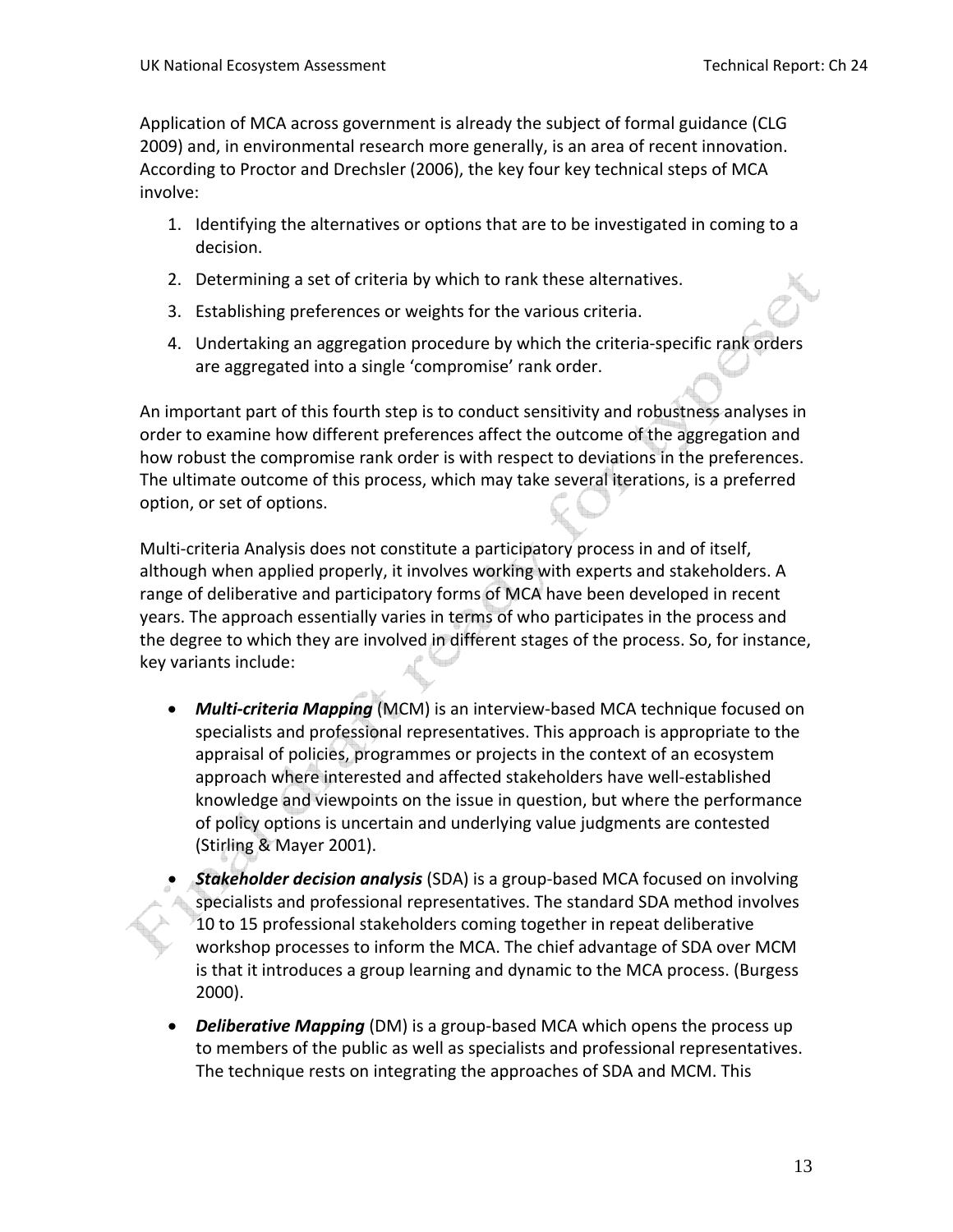approach is best used in situations of greater risk and public controversy (Burgess *et al.* 2007).

Despite these variants, all of the approaches exhibit the basic structure of MCA. They integrate formal quantitative multi‐criteria techniques with participatory and deliberative techniques, as well as providing qualitative evidence of the reasoning and judgments underlying valuations (Stagl 2007).

## **24.6 Shared Values and Scenario‐building**

An important further approach linked to group‐based work, and which is especially pertinent for embedding social values for ecosystem services into policy and decision‐ making, is scenario‐building. (Alcamo 2001; Börjeson *et al*. 2006; Bishop *et al*. 2007; O'Neill *et al.* 2008; Wilkinson & Eidinow 2008).

As Bradfield *et al.* (2005) observe, while scenarios have been used extensively, a number of methodological issues remain unresolved. They note that there are many conflicting definitions, principles and ideas about scenarios that exist in the literature, with terms such as 'planning', 'thinking', 'forecasting', 'analysis' and 'learning' all variously employed in describing what scenarios might be used for. The tension between the forecasting and learning perspectives is, it seems, particularly acute.

Although there are many differences of approach among those who use scenario tools, perhaps one common or unifying assumption is that they are not predictions about the future. Rather they are a set of conceptual tools that enable people to collectively deal with a particular type of problem that involves high uncertainty and complexity. According to Zurek and Henrichs (2007), in these circumstances, scenarios can help stakeholders by:

- structuring choices by revealing their possible long‐term consequences;
- support strategic planning and decision‐making by providing a platform for thinking through the implications of various options in the face of future uncertainties; and,
- facilitating participation in the strategic development process by allowing the voicing of conflicting opinions and different world views.

In terms of a practical approach, scenario construction can legitimately try to:

- 'look forward' and seek to identify what kind of future might unfold under different assumptions about the key drivers of change; or alternatively
- *'*backcast' from some desired set of goals, thus allowing people to think through the conditions that might realise these objectives.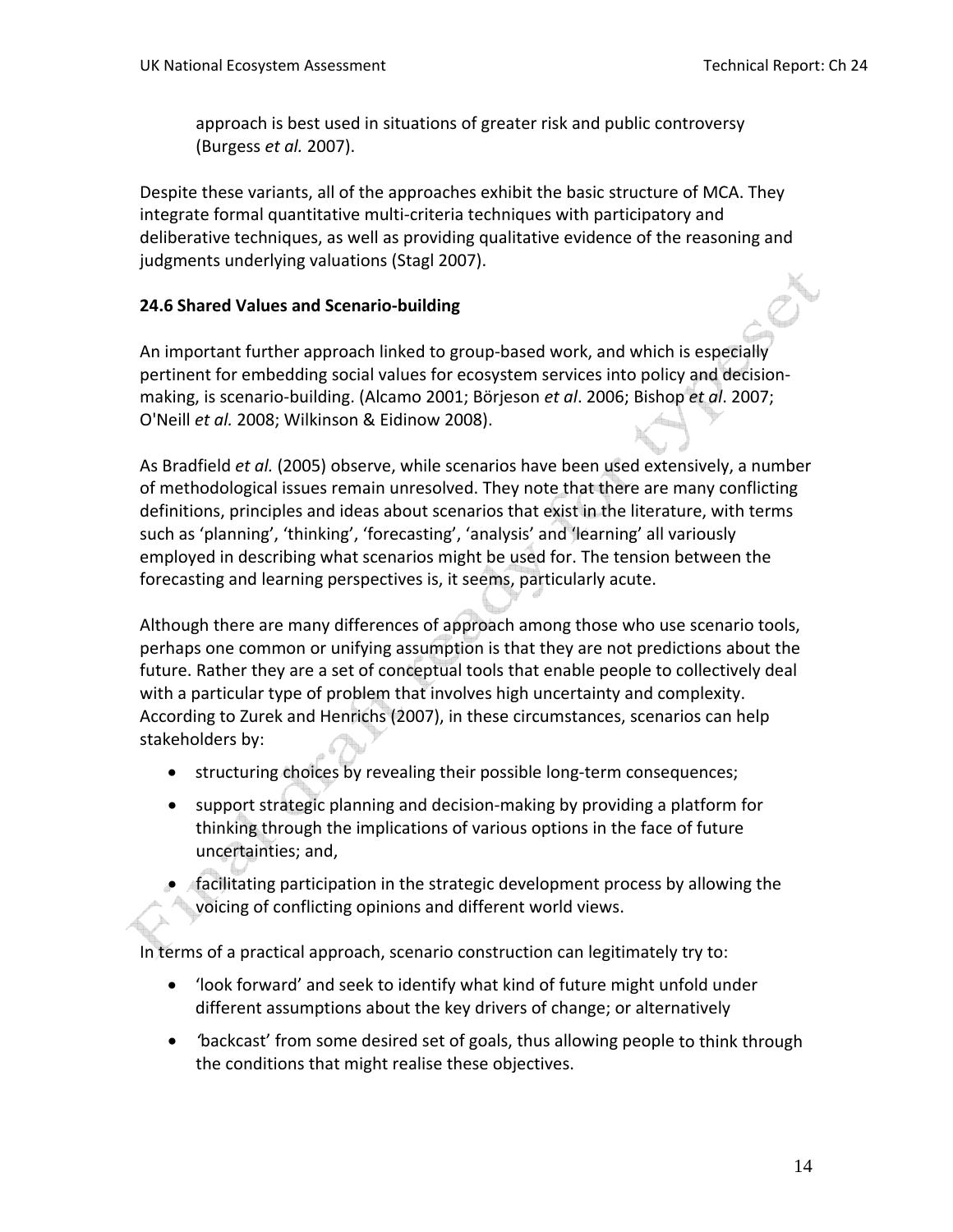O'Neill *et al*. (2008) have recently set out some of the issues surrounding the development and use of scenarios that throw particular light on their relationship to processes of social valuation in deliberative settings. They argue that one important theme that has emerged from recent debates is the tension between two contrasting perspectives on the role of scenarios, namely scenarios as 'products' and scenarios as 'processes'. The notion of scenarios as products relates to more model‐based approaches to capturing different futures. The emphasis is on the technical representation of social values for, and about, change. In contrast, the process perspective emphasises the relationship between scenario-building and social learning.

There are a number of corresponding ways in which we can evaluate the value of scenario-building as a tool for decision-making. This issue has been considered by Hulme and Dessai (2008), who looked at the 'predictive success' of scenarios alongside two other potential outcome measures, namely 'decision success' and 'learning success'. These commentators emphasise just how misleading it can be, in scientific terms, to regard scenarios as prophetic devices. Problems with such a perspective include the fact that, by looking to predictive success, we often try, inappropriately, to make a judgment about which scenario from a family of scenarios is 'better' or more 'accurate', when the actual outcomes are within the plausible or probability range of many of them. Thus, they emphasise that 'decision' and 'learning' success are perhaps more useful measures of the efficacy of the scenario approach, with the latter probably being the best.

For Hulme and Dessai (2008), 'decision success' is measured according to whether the decisions based on a scenario‐building exercise were 'good ones'. A key test, they suggest, is whether the scenario exercise allowed the full range of uncertainties surrounding an issue to be considered by the decision-makers. However, while this perspective is perhaps more useful than one based on prediction, it is also problematic. These authors argue that measures based on 'decision success' only make sense if we move away from judging decisions by some kind of retrospective analysis of outcomes, and look at the robustness of the decision‐making processes themselves; this seems to involve notions of learning and capacity‐building.

Although difficult to measure, the extent to which scenario‐building leads to effective social learning is, according to Hulme and Dessai (2008), the most appropriate test of the success of such studies. The measure is closer to the original intention of scenario studies, which was to introduce alternative and multiple views of possible futures into discussions about future strategies and plans. Learning success is, they suggest, also more lasting than 'product outcomes' which can rapidly become outdated as the relationship between the science, society and policy communities evolves. As Garb *et al*. (2008) argue, providing we recognise that scenarios shape and embed their social contexts, they can be used effectively as decision support tools.

Scenarios are an important dimension of the UK NEA (Chapter 25). The focus is on understanding and valuing the consequences of different plausible futures, with a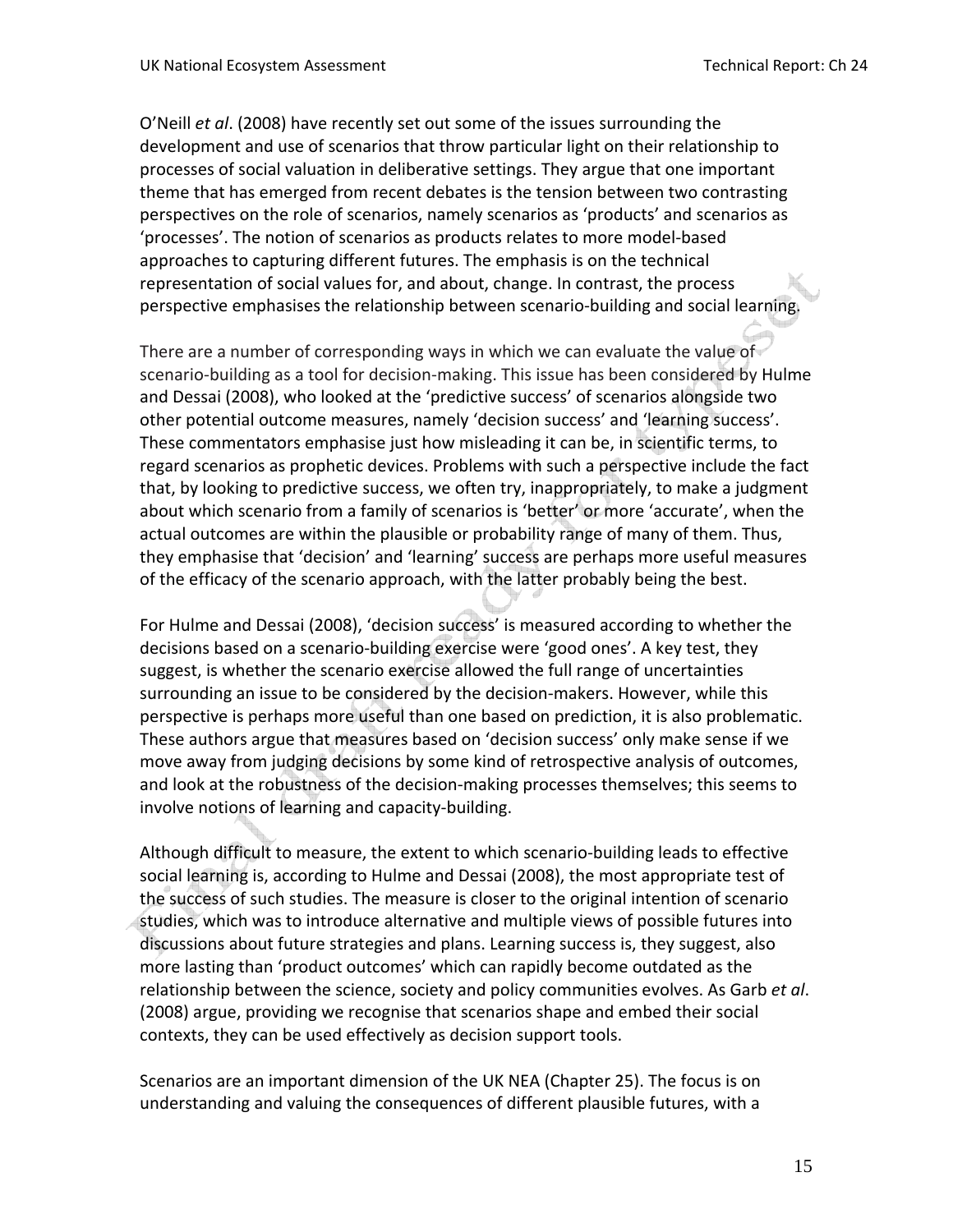corresponding assessment of implications for policy and decision‐makers. While the UK NEA scenarios were not designed to be linked to a deliberative social valuation process, they are designed to serve a general social learning purpose. The wider methodological point, however, is that scenarios are a useful technique for participative process because they can provide a context in which people can begin to explore what kinds of values they hold about particular environmental features or characteristics, and what kinds of change might be considered socially acceptable.

## **24.7 Conclusion**

According to Turner *et al.* (2010), ensuring the "correct and appropriate application of economic valuation techniques, alongside other valuation methods" is a key element of reconciling— or least understanding—the types of trade‐off that may occur between the different values we hold for ecosystem services. Capturing and acknowledging these values within ecosystem assessment and corresponding decision‐making processes implies the need for methodological plurality: just as there are quite different grounds on which judgments of value can be communicated and inferred for ecosystem services, so too, there are many different ways in which values can be formally recorded and assigned significance.

This chapter has emphasised that consideration of shared values is one important component of moving towards more pluralistic approaches to valuation. Economic analyses that infer monetary values for ecosystems services based on individual—'self‐ regarding'—preferences are recognised to be philosophically and analytically restrictive. There is a need to consider 'other regarding' motivations towards humans and other entities in nature. As Wilson and Howarth (2002) have suggested, ecosystem services are: "inherently objects of ethical and normative concern...what is done to them can be discussed not simply in terms of individual costs and benefits, but in terms of social rights and wrongs".

The practical process of incorporating shared values into ecosystem assessment and wider decision-making involves recognition of the validity of more qualitative and interpretative approaches to valuing ecosystem services. The emphasis on deliberation and participation is particularly important in the context of decision-making processes that flow from ecosystem assessment. The consideration of values for ecosystem services in a deliberative context provides a basis in which both synergies and just trade‐ offs between practical courses of action can be identified and explored—for instance, between utilitarian, ethical and aesthetic concerns. In an important sense, exploring shared values in a deliberative setting can help expose the wider politics in which decisions about ecosystem services occur, and can lead to more informed, citizen‐led outcomes.

While such approaches have integrity in their own right, the development of integrated platforms for ecosystem assessment and valuation is likely to be a design feature of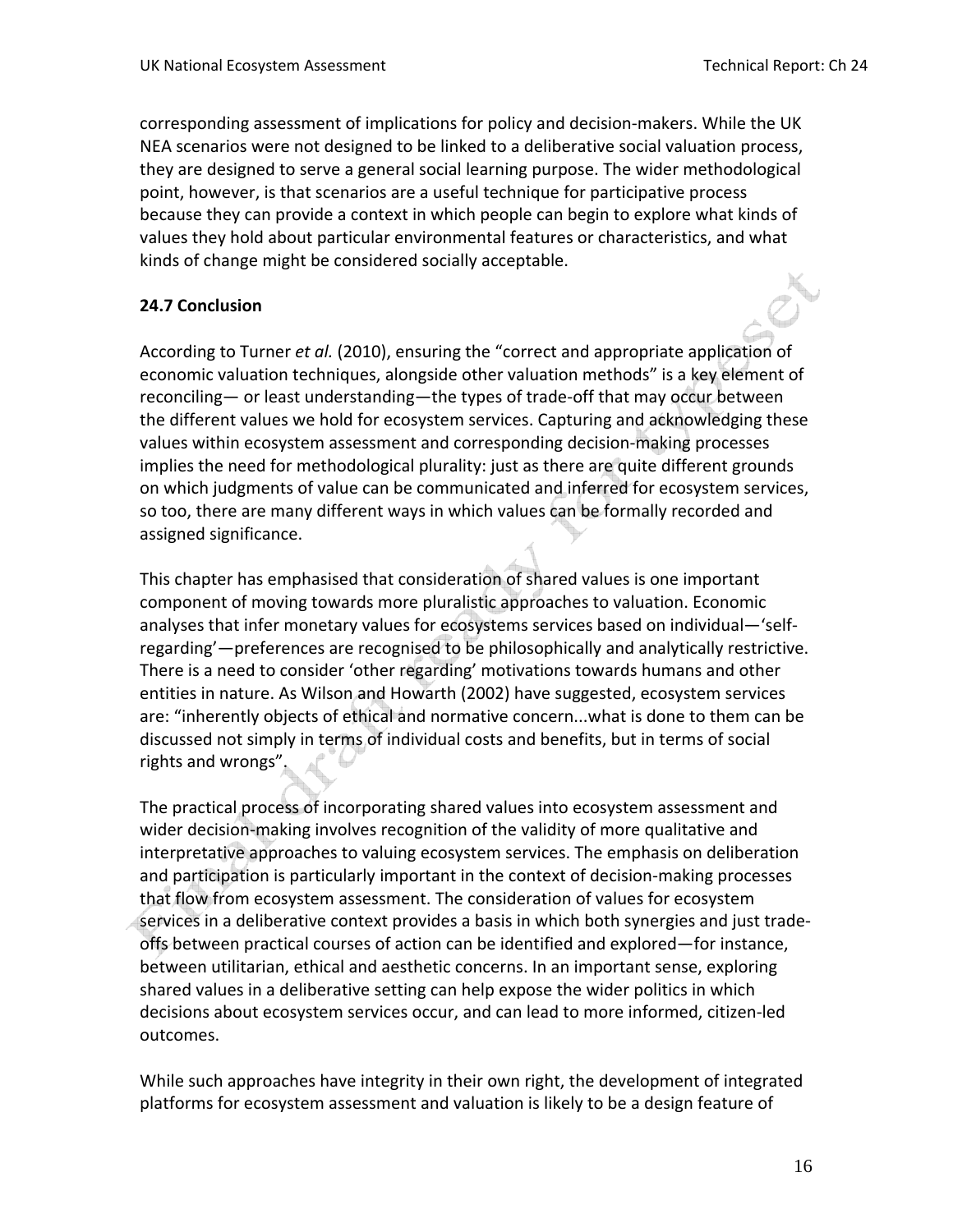decision support tools in the future. Hybrid tools that bring together quantitative and qualitative, monetary and non‐monetary, and individual and shared values for future change remain a logical aspiration for decision‐makers wishing to take a holistic approach to the management of ecosystem services. Future experimentation in the promising, but by no means fully developed, techniques of 'deliberative monetary valuation' and 'deliberative multi‐criteria analysis' will be an important part of developing the holistic approach.

## **References**

**Alcamo, J.** (2001) Scenarios as tools for international environmental assessments. European Environment Agency, Copenhagen.

**Anderson, A.** (1997) Media, Culture and the Environment. UCL, London.

**Bateman, I.J.,** Carson, R.T., Day, B. , Hanemann, M., Hanley, N. , Hett, T., Jones‐Lee, M., Loomes, G., Mourato, S., Ozdemiroglu, E., Pearce, D.W., Sugden, R. & Swanson J. (2002) Economic Valuation With Stated Preference Techniques: A Manual. Edward Elgar, Cheltenham.

**Bishop, P.,** Hines, A., & Collins, T. (2007) The current state of scenario development: An overview of techniques. *Foresigh*t, **9**, 5‐25.

**Börjeson, L.,** Höjer, M., Dreborg, K., Ekvall, T., & Finnveden, G. (2006) Scenario types and techniques: Towards a user's guide. *Futures,* **38**, 723‐739.

**Bradfield, R.,** Wright, G., Burt, G., Cairns, G. & Van Der Heijden, K. (2005) The origins and evolution of scenario techniques in long range business planning. *Futures,* **37**, 795‐812.

**Burgess, J.**, Limb, M. & Harrison C.M. (1988a) Exploring environmental values through the medium of small groups. Part one: theory and practice. *Environment and Planning A,* **20**, 309‐326.

**Burgess, J.**, Limb, M. & Harrison C.M. (1988b) Exploring environmental values through the medium of small groups. Part two: illustrations of a group at work. *Environment and Planning A*, **20**, 457‐476.

**Burgess, J.,** Harrison C.M & Limb, M. (1988c) People, parks and the urban green: a study of popular meanings and values for open spaces in the city. *Urban Studies*, **25**, 455‐473.

**Burgess, J.,** Harrison, C. & Maiteny, P. (1991) Contested meanings: the consumption of news about nature conservation. *Media, Culture and Society*, **13**, 499‐519.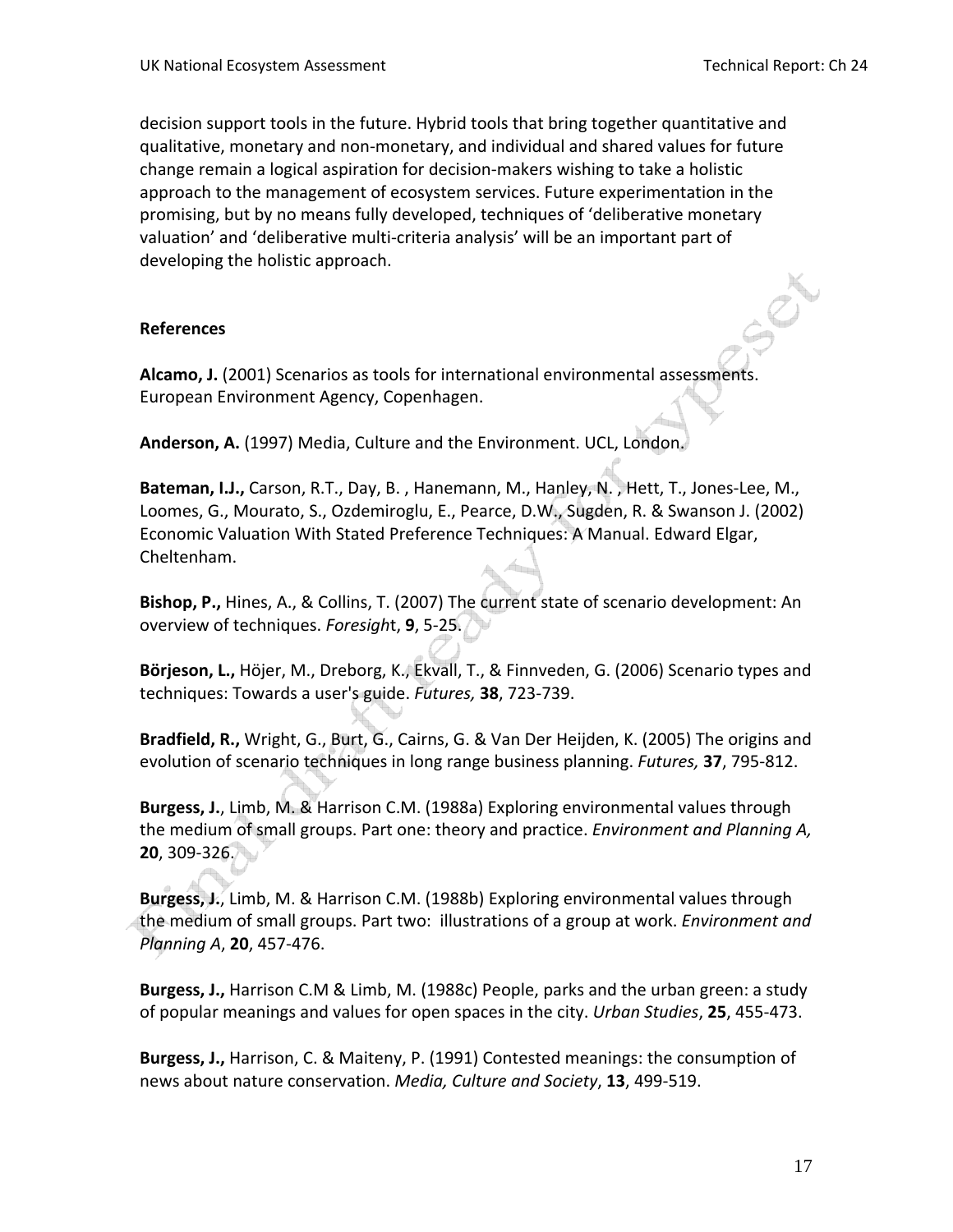**Burgess**, **J**. (1995) Growing in Confidence: Understanding People's Perceptions of Urban Fringe Woodlands. Countryside Commission, Cheltenham.

**Burgess, J.** (2000) Situating knowledges, sharing values and reaching collective decisions: the cultural turn in environmental decision‐making. Cultural Turns/Geographical Turns: Perspectives on Cultural Geography (eds I. Cook, D. Crouch, S. Naylor & J.R. Ryan), pp 273‐287. Prentice Hall, London.

**Burgess, J.,** Stirling, A., Clark, J., Davies, G., Eames, M., Staley, K. & Williamson, S. (2007) Deliberative mapping: a novel analytic‐deliberative methodology to support contested science‐policy decisions. *Public Understanding of Science*, **16**, 299–322.

**CLG** (**Department for Communities and Local Government)** (2009) Multi‐criteria analysis: a manual. CLG, London.

**Davies, G.** (2000) Science, observation and entertainment: competing visions of postwar British natural history television, 1946‐1967. *Cultural Geographies,* **7**, 432‐459.

**Defra (Department for Environment, Food and Rural Affairs)** (2007) Introductory Guide to Valuing Ecosystem Services*.* Defra, London.

**Dietz, T.,** Stern, P.C. & Dan, A. (2009) How deliberation affects stated willingness to pay for mitigation of carbon dioxide emissions: an experiment. *Land Economics*, **85**, 329‐347.

**Dougill, A.J.**, Fraser, E.D.G., Holden, J., Hubacek, K., Prell, C., Reed, M.S., Stagl, S. & Stringer, L.C. (2006) Learning from Doing Participatory Rural Research: Lessons from the Peak District National Park. *Journal of Agricultural Economics*, **57**, 259‐275.

**Fish, R**. (ed) (2007) Cinematic Countrysides. University Press, Manchester.

**Fish, R.,** Burgess, J., Chilvers, J., Footitt, A., Haines‐Young, R., Russel, D., Turner, K. & Winter, D.M. (2011) Participatory and Deliberative Techniques for Embedding an Ecosystems Approach into Decision Making. Full Technical Report. (NR0124). Department for Environment, Food and Rural Affairs, London.

**Garb, Y.,** Pulver, S. and VanDeveer, S. (2008) Scenarios in society, society in scenarios: toward a social scientific analysis of storyline‐driven environmental modeling. *Environmental Research Letters*, **3**, 045015 (8pp).

**Gee, K.** & Burkhard, B. (2010) Cultural ecosystem services in the context of offshore wind farming: A case study from the west coast of Schleswig‐Holstein *Ecological Complexity,* **7**, 349‐358.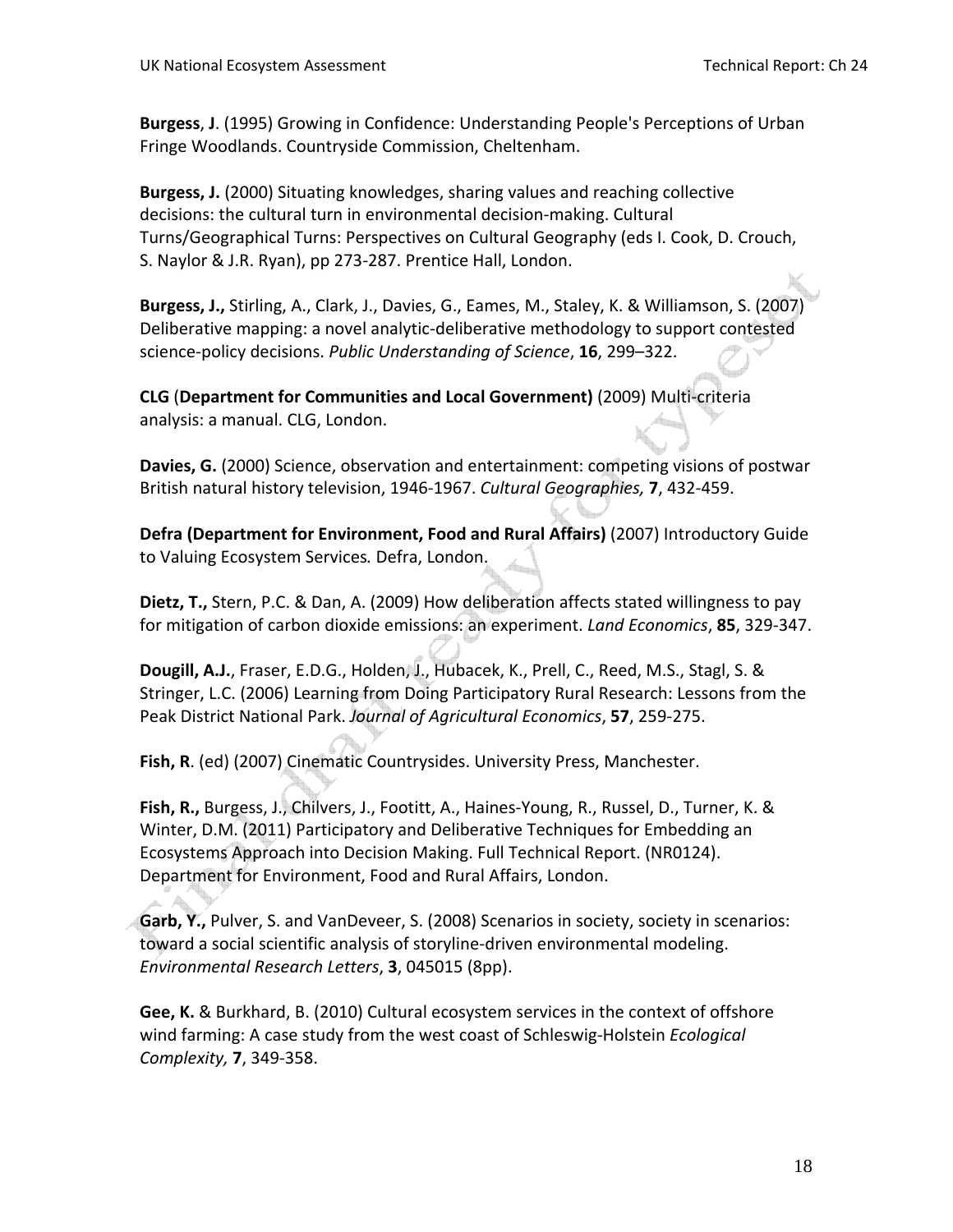Gowdy, J.M. (2007) Towards an experimental foundation for B-C analysis. *Ecological Econo omics*, **63**, 64 49‐655.

Gren, I.-M., Folke, C., Turner, K. & Bateman, I. (1994) Primary and secondary values of wetland ecosystems. *Environmental and Resource Economics*, 4, 55-74.

Hargrove, E. (1992) Weak Anthropocentric Intrinsic Value. The Monist, 75, 183-207.

Harrison, C.M., Burgess, J. & Limb, M. (1987) Nature in the city: popular values for a living g world. *Jour rnal of Enviro onmental M Management*, **25**, 347‐36 2.

Hinchliffe, S., Kearnes, M.B., Degen, M. & Whatmore, S. (2005) Urban wild things: a cosmopolitical experiment. *Environment and Planning D,* 23, 643-658.

Hulme, M. & Dessai, S. (2008) Predicting, deciding, learning: can one evaluate the 'success' of national climate scenarios? *Environmental Research Letters*, 3, 045013 (7pp) ).

Macmillan, D.C., Philip, L., Hanley, N. & Alvarez-Farizo, B. (2002) Valuing the non-market benefits of wild goose conservation: a comparison of interview and group-based approaches. *Ecological Economics,* 43, 49-59.

O'Neill, B., Pulver, S., VanDeveer, S., & Garb, Y. (2008) Where next with global environmental scenarios? *Environmental Research Letters*, 3, 1-4.

Proctor, W. & Drechsler, M. (2006) Deliberative multicriteria evaluation. *Environment and P Planning C*: *G Government t and Policy,* **24**, 169 – 19 90.

Rauch, J.F. (2010) Does network theory connect to the rest of us? Journal of Economic *litera ature*, **48**, 98 0‐986.

**RCEP** (Royal Commission for Environmental Pollution) (1998) Setting Environmental Standards. RCEP, London.

Sagoff, M. (1988) The economy of the earth. Cambridge University Press, Cambridge.

Sagoff, M. (2011) The quantification and valuation of ecosystem services. *Ecological Econo omics*, **70**, 49 97‐502.

Spash, C.L. (2008) Deliberative monetary valuation and the evidence for a new value theor ry. *Land Eco nomics*, **84**, 469 – 488.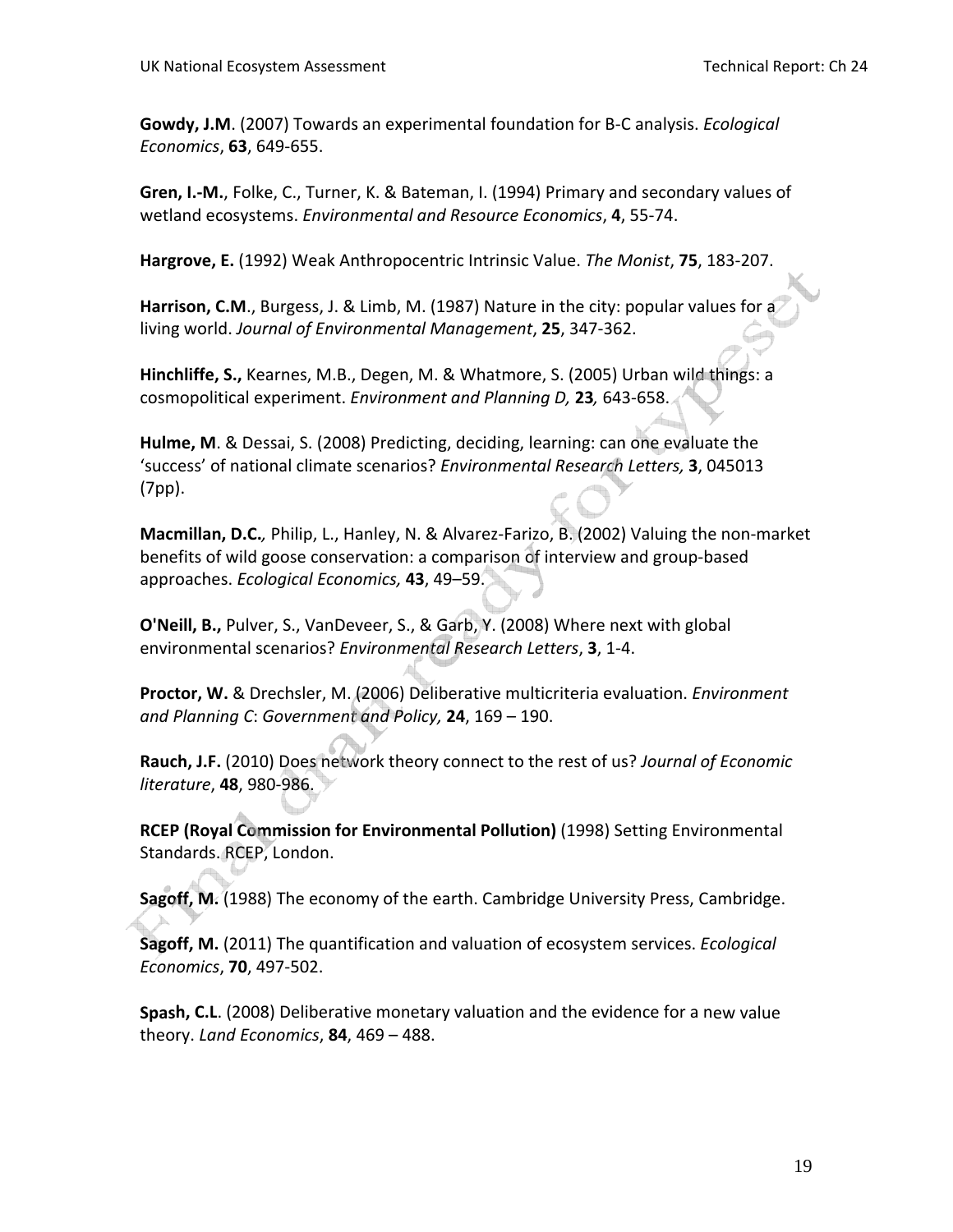**Stagl, S.** (2007) Rapid Research and Evidence Review on Emerging Methods for Sustainability Valuation and Appraisal. Sustainable Development Research Network, London.

**Stern, P.** & Fineberg, H.V. (1996) Understanding Risk: Informing Decisions in a Democratic Society. National Academy Press, Atlanta.

**Stirling, A.** & Mayer, S. (2001) A novel approach to the appraisal of technological risk: a multicriteria mapping study of a genetically modified crop. *Environment and Planning C‐ Government and Policy*, **19**, 529‐555.

**Turner, R.K.,** Paavola, J., Cooper, P., Farber, S., Jessamy, V. & Georgiou, S. (2003) Valuing nature: lessons learned and future research directions. *Ecological Economics,* **46**, 492‐ 510.

**Turner, K.** (2010) A Pluralistic Approach to Ecosystem Services Evaluation. CSERGE Working Paper EDM 10‐07. The Centre for Social and Economic Research on the Global Environment (CSERGE), Norwich, UK.

**Turner, R.K.**, Morse‐Jones, S. & Fisher, B. (2010) Ecosystem valuation: a sequential decision‐support system and quality assessment issues. *Annals of the New York Academy of Sciences*, **1185**, 79‐101.

**Welsch, H**. & Kuhling, J. (2008) Using happiness data for environmental valuation: issues and applications. *Journal of Economic Surveys,* **23**, 385‐406.

**Wild Ennerdale Partnership** (2006) Wild Ennerdale Stewardship Plan. Forestry Commission, National Trust and United Utilities, Cumbria, UK.

**Wilson, M.A**. & Howarth, B. (2002) Discourse‐based valuation of ecosystem services: establishing fair outcomes through group deliberation. *Ecological Economics,* **42**, 431‐ 443.

**Wilkinson, A**. & Eidinow E. (2008) Evolving practices in environmental scenarios: a new scenario typology. *Enviromental Research Letters,* **3**, 045017 (11pp).

**Zurek, M.** & Henrichs, T. (2007) Linking scenarios across geographical scales in international environmental assessments. *Technological Forecasting and Social Change,* **74,** 1282.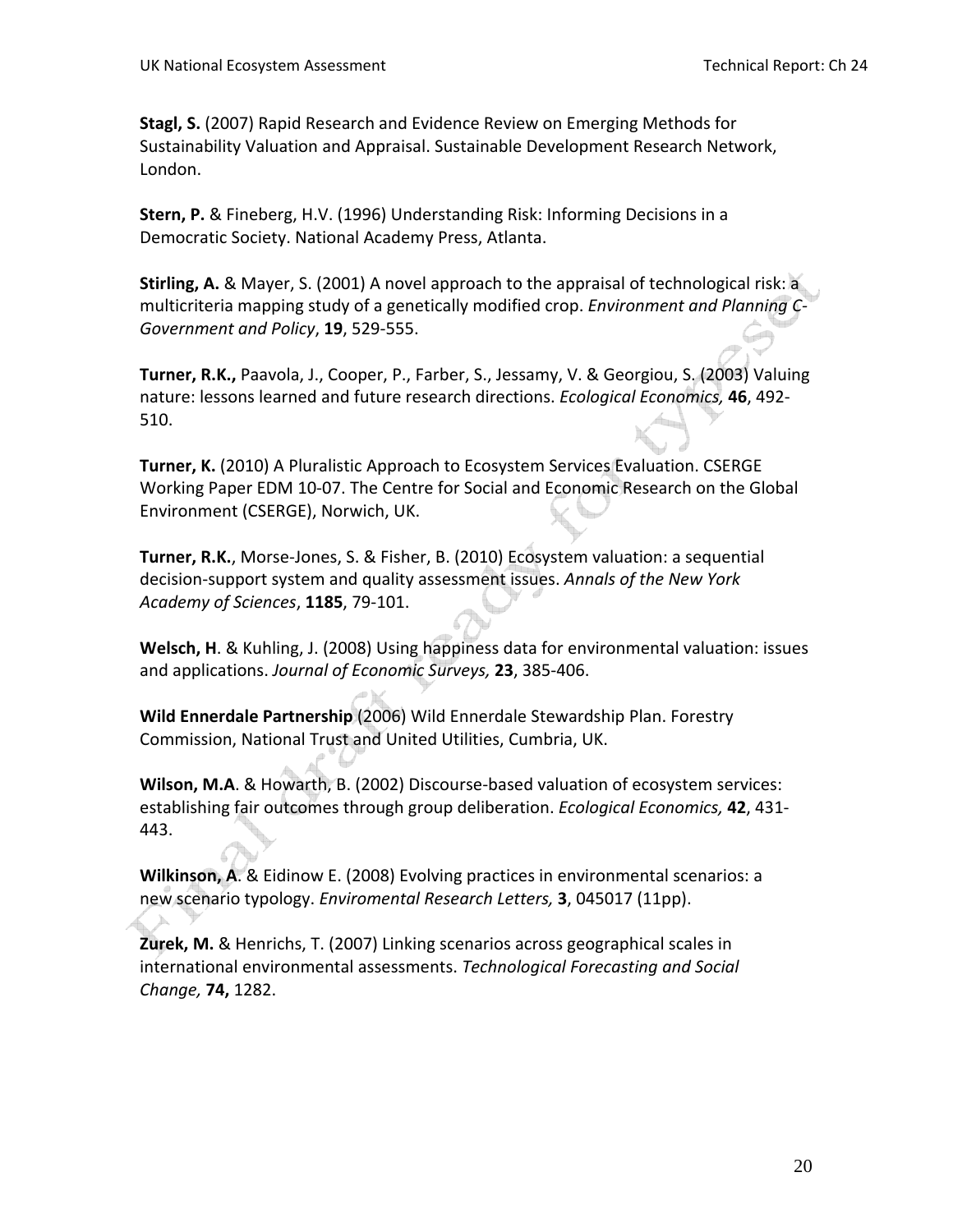### **GRAPHICS**

## **Figure 24.1 Simplified ecosystem values typology.** Source: reproduced from Turner (2010).

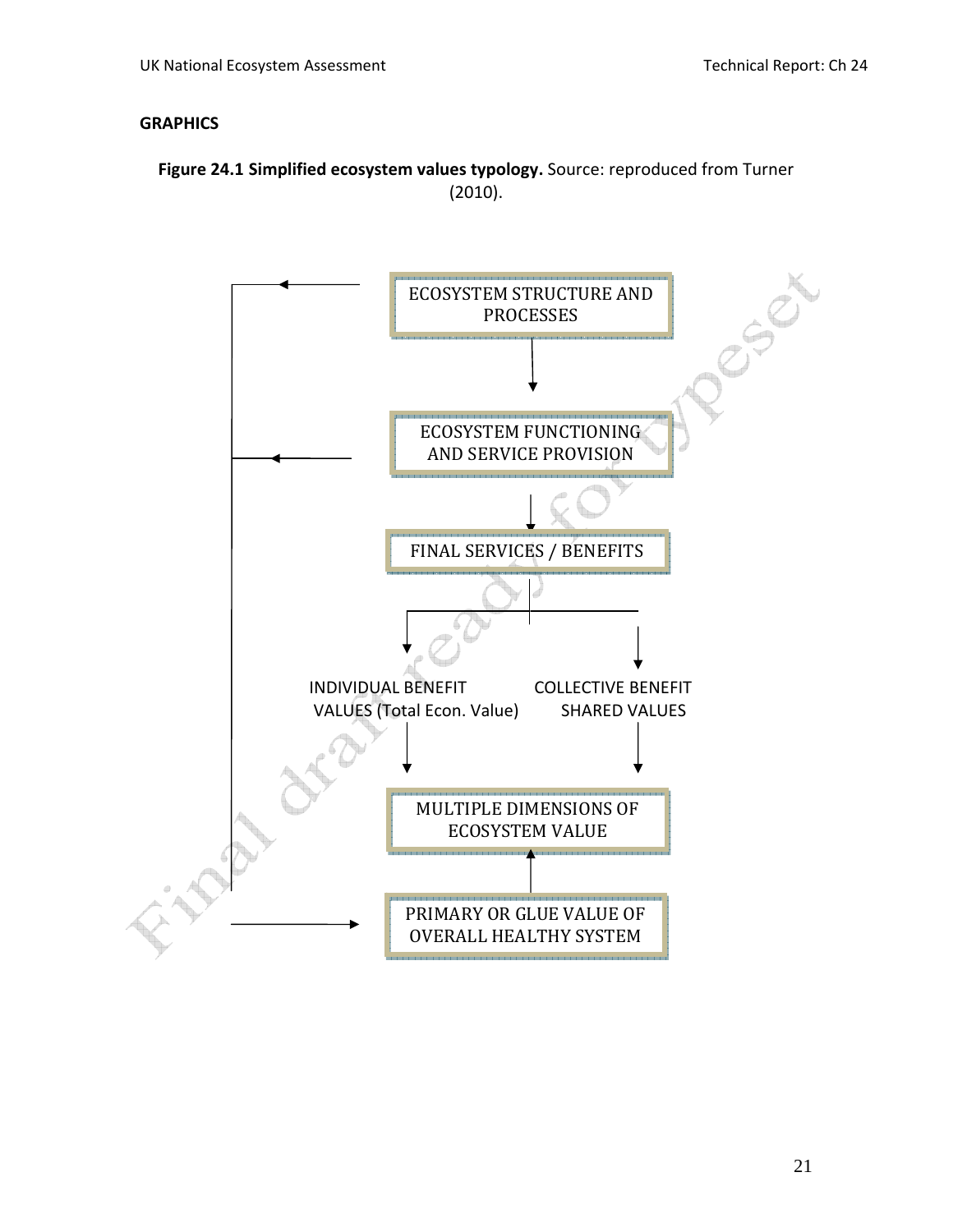$\mathcal{C}$ 

| Valuation<br><b>Objective</b> | <b>Individual benefit values:</b><br>Individual willingness to pay/accept                              |                                                                                              |                                                                                                  | <b>Collective benefit values:</b><br>Social willingness to pay/accept                |                                                                               |  |
|-------------------------------|--------------------------------------------------------------------------------------------------------|----------------------------------------------------------------------------------------------|--------------------------------------------------------------------------------------------------|--------------------------------------------------------------------------------------|-------------------------------------------------------------------------------|--|
| Engagement<br>Level           | Survey                                                                                                 | Deliberative monetary valuation (Group-based)                                                |                                                                                                  |                                                                                      |                                                                               |  |
| <b>Techniques</b>             | Questionnaire/<br>interview<br>$format -$<br>(Optional<br>quality check<br>via one off<br>focus group) | In-depth<br>discussion/<br>workshop                                                          | Citizens' Jury, in<br>depth discussion<br>group or<br>workshop                                   | In-depth<br>discussion/workshop                                                      | Citizens' Jury, in depth<br>discussion group or<br>workshop                   |  |
| Value<br>expression           | <b>Individuals</b><br>express a value<br>for what they $-$<br>personally $-$<br>would<br>pay/accept    | <b>Individuals</b><br>express a value<br>for what they<br>personally-<br>would<br>pay/accept | Groups express a<br>value for what<br>they believe<br><b>individuals</b><br>should<br>pay/accept | Individuals express a<br>value for what they<br>believe society should<br>pay/accept | Group expresses a value<br>for what they believe<br>society should pay/accept |  |

#### **Table 24.1 Survey‐based and deliberative monetary valuation: key variations.** Source: reproduced from Fish *et al.* (2011).